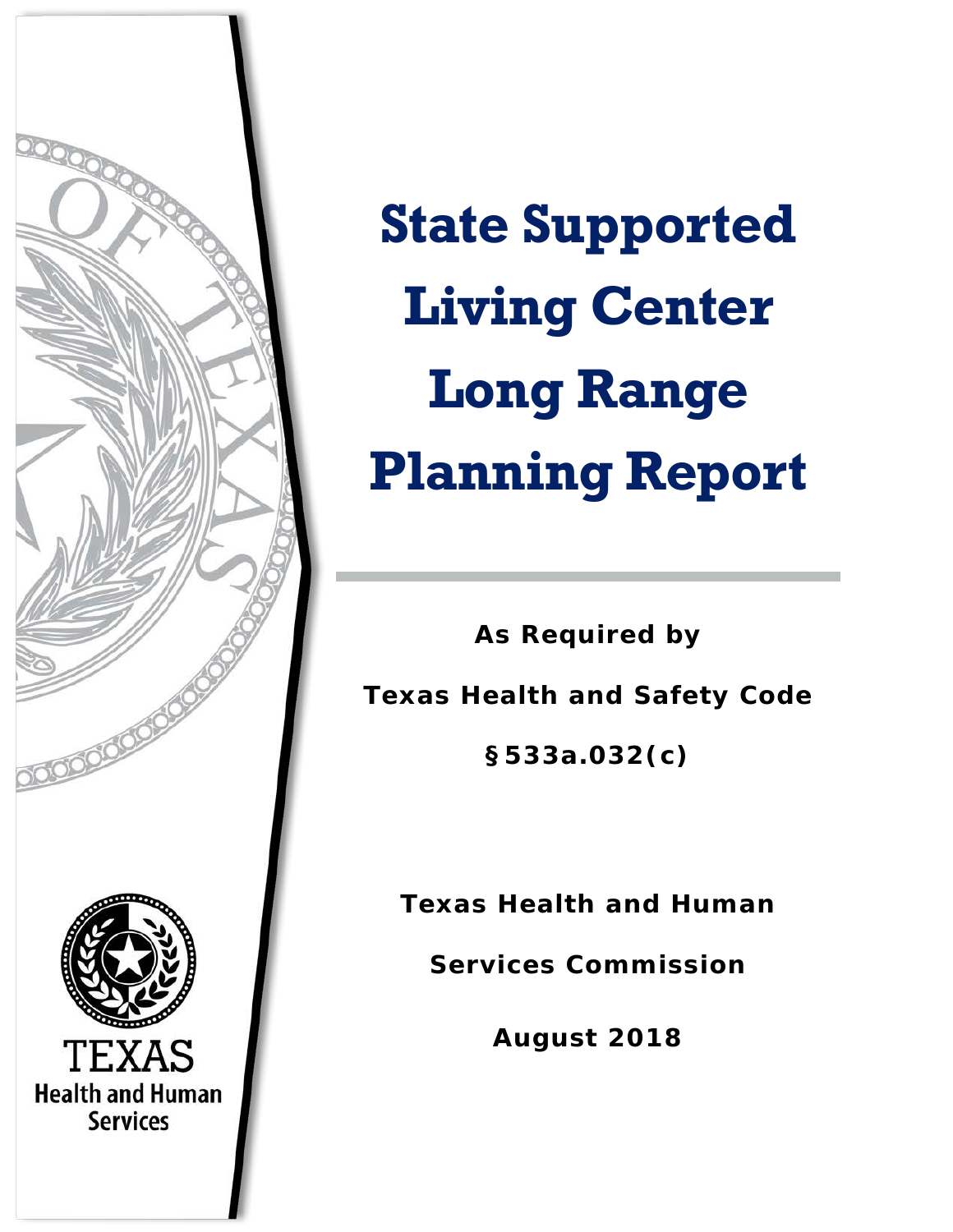# **Table of Contents**

| 3. Initiatives Affecting State Supported Living Centers in Texas  12                                                                                  |
|-------------------------------------------------------------------------------------------------------------------------------------------------------|
| 4. Factors Affecting Future Need for State Supported Living Center Beds15<br>Assumptions Related to Projections and Estimates of Potential Demand  15 |
| 5. Projections of State Supported Living Centers Maintenance Costs  17<br>Maintenance Cost Projections for Fiscal Years 2017-2025 17                  |
| Pilot Project to Offer Clinical Services and Supports in Community Settings 22                                                                        |
|                                                                                                                                                       |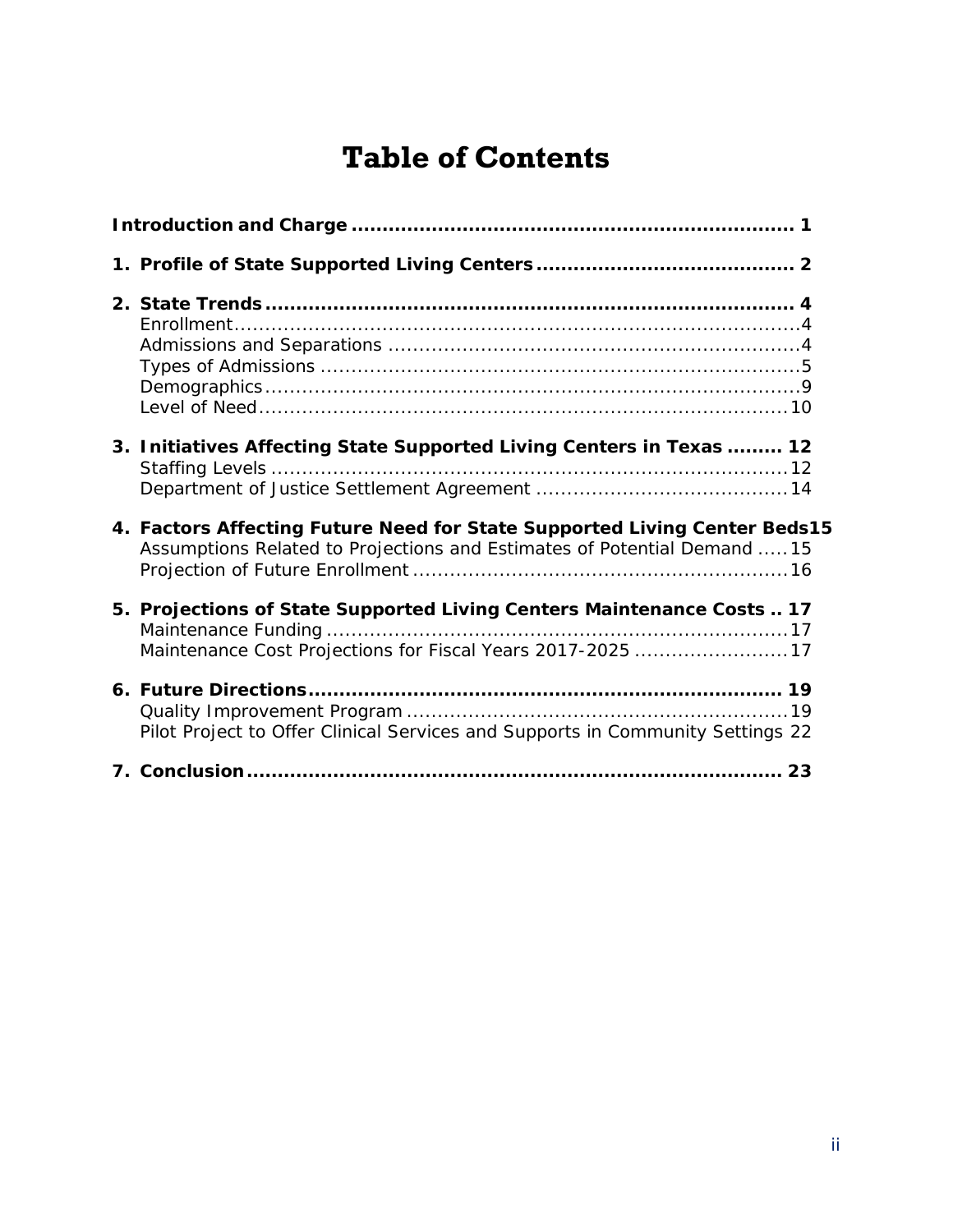### <span id="page-2-0"></span>**Introduction and Charge**

Biennially, the Texas Health and Human Services Commission (HHSC) presents a report to the public about the provision of services at state supported living centers (SSLCs). Through this report, HHSC fulfills the mandate to develop a long range plan containing information and recommendations regarding the most efficient long-term use and management of these facilities, operated by HHSC, as required in the Health and Safety Code, Section 533a.032(c).

This report consists of six primary sections:

- Section 1 profiles the SSLCs in Texas.
- Section 2 presents state trends regarding the provision of services and supports for persons with intellectual and developmental disabilities (IDD) residing in SSLCs.
- Section 3 presents initiatives intended to improve services and supports for persons residing in the SSLCs.
- Section 4 identifies factors affecting the future need for institutional services provided by these facilities.
- Section 5 provides the projected cost for maintaining these facilities.
- Section 6 presents discussion regarding the future direction for providing services and supports at SSLCs in Texas.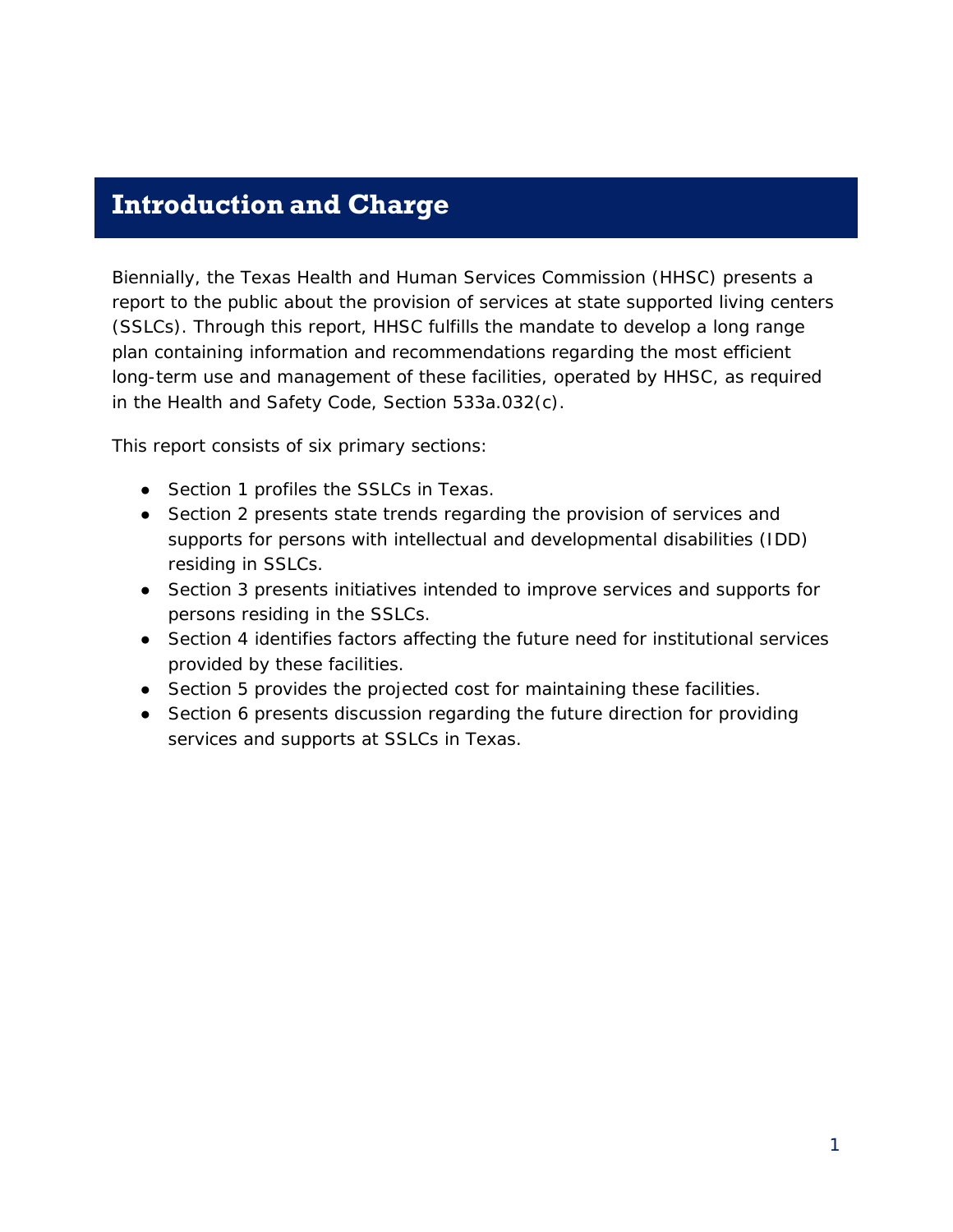### <span id="page-3-0"></span>**1.Profile of State Supported Living Centers**

In Texas, SSLCs are one part of a broad continuum of services for persons with IDD. HHSC directly provides services and supports at 12 SSLCs and the intermediate care facility for individuals with an intellectual disability or related conditions (ICF/IID) component of the Rio Grande State Center (see Figure 1).

Each center is certified as an ICF/IID, a Medicaid-funded federal/state service. Approximately 60 percent of the operating funds for an SSLC comes from the federal government, and 40 percent from state general revenue and third-party revenue resources.

The stated vision of the SSLCs is that individuals will experience the highest quality of life, supported through a comprehensive array of services designed to maximize well-being, dignity and respect. The mission of the SSLCs is to lead the effective design and delivery of quality, outcome-based, person-centered services and supports appropriate to the talents, strengths and needs of individuals through an integrated team approach. To accomplish this, the SSLCs strive to empower and support residents in realizing personal goals and offer them a variety of quality and cost-effective services, including a comprehensive review of the living options available to them.

SSLCs provide campus-based, 24-hour residential services and comprehensive behavioral health and healthcare services, including physician, psychiatry, nursing, pharmacy, and dental services. Other services include skills training; occupational, physical, and speech therapies; nutritional management; vocational programs; emergency services; and services to maintain connections between residents, their families and natural support systems.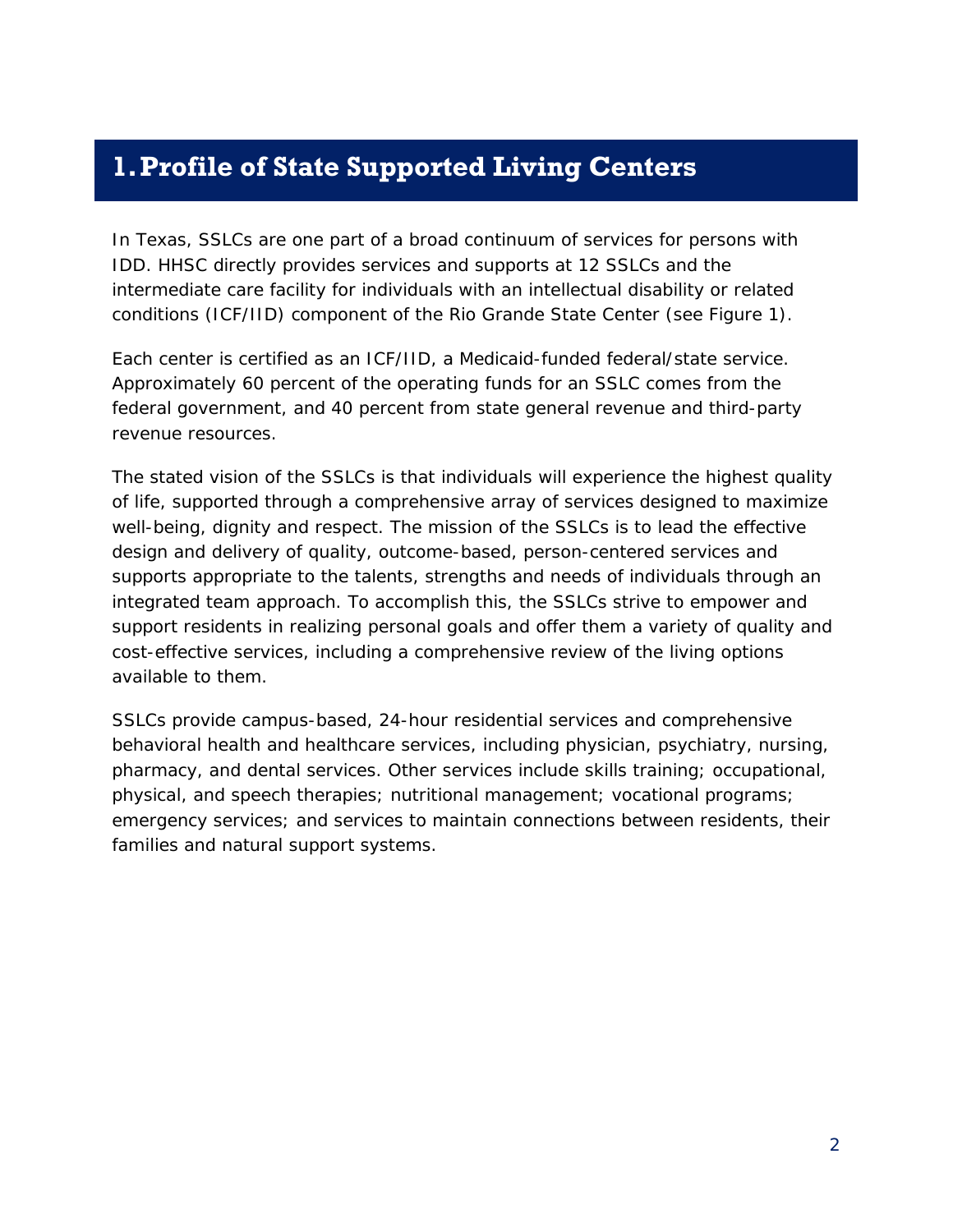

**Figure 1: Locations of SSLCs in Texas**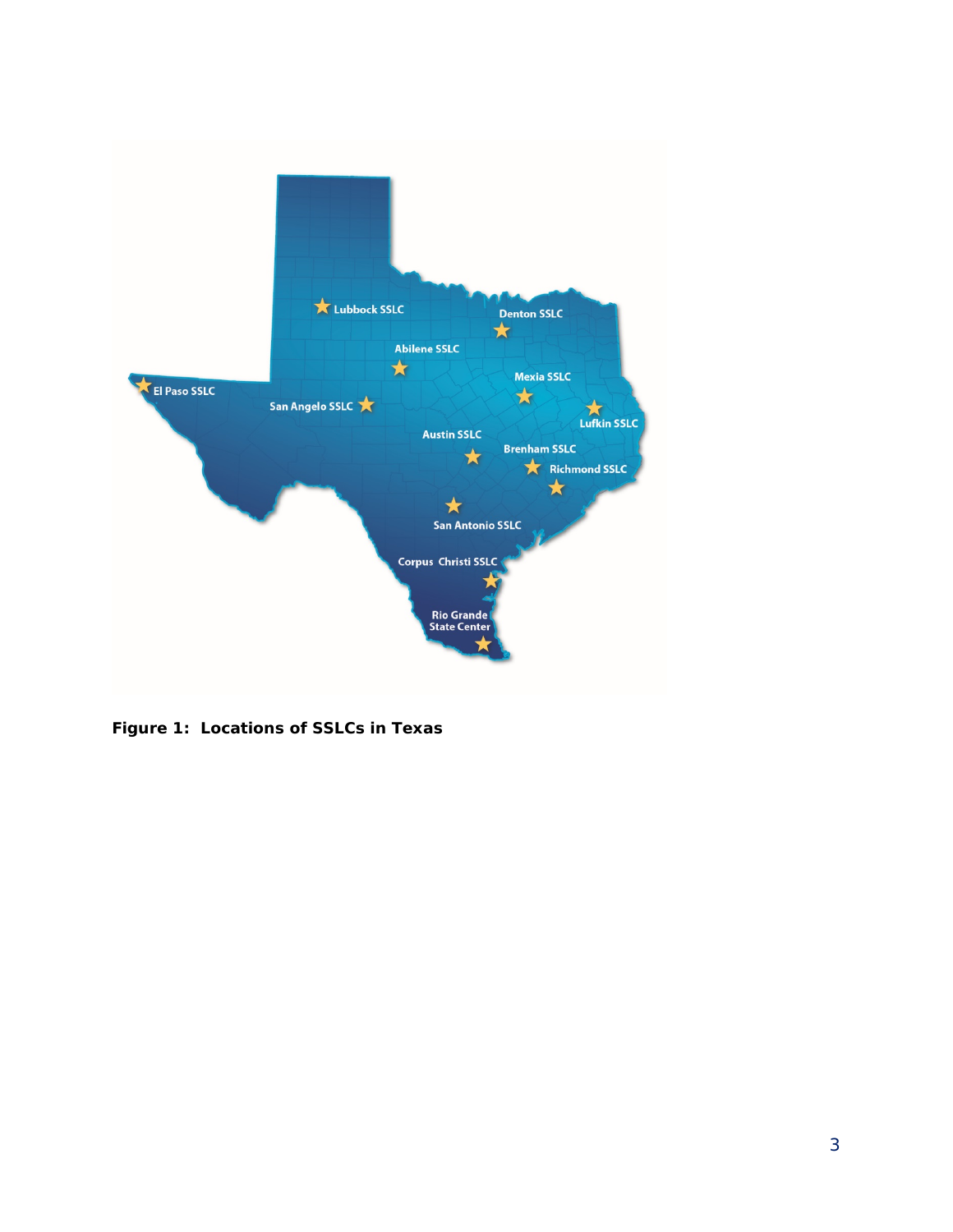## <span id="page-5-0"></span>**2.State Trends**

### <span id="page-5-1"></span>**Enrollment**

During 2016-17 biennium, average enrollment of individuals served in the SSLCs in Texas continued to reflect a downward trend (Table 1). As of August 31, 2017, the SSLC census has declined by nearly a third since fiscal year 2010.

| <b>Fiscal</b><br>Year | Average<br><b>Enrollment</b><br>(FY) | Percentage<br><b>Change from</b><br><b>Previous Year</b> |
|-----------------------|--------------------------------------|----------------------------------------------------------|
| 2010                  | 4,337                                | $-6.30%$                                                 |
| 2011                  | 4,072                                | $-6.11\%$                                                |
| 2012                  | 3,881                                | $-4.27\%$                                                |
| 2013                  | 3,649                                | $-5.98%$                                                 |
| 2014                  | 3,439                                | $-5.76%$                                                 |
| 2015                  | 3,241                                | $-5.76%$                                                 |
| 2016                  | 3,124                                | $-3.61%$                                                 |
| 2017                  | 3,026                                | $-3.14%$                                                 |

**Table 1: Average Enrollment at SSLCs in Texas, Fiscal Years 2010-2017** 

**Notes**: Data source is CARE System.

#### <span id="page-5-2"></span>**Admissions and Separations**

From fiscal year 2010 to fiscal year 2015, separations from SSLCs consistently exceeded the number of admissions. In fiscal years 2016 and 2017, the number of admissions exceeded the number of transitions, which has slowed enrollment decline; however, total overall separations continued to be higher than admissions. Table 2 details admissions and separations in the SSLCs during fiscal years 2010- 2017. Discharges include separations such as interstate transfers; discharge from a temporary emergency admission; and individuals found competent to stand trial, fit to proceed and/or not eligible for commitment during Code of Criminal Procedure and Family Code evaluations.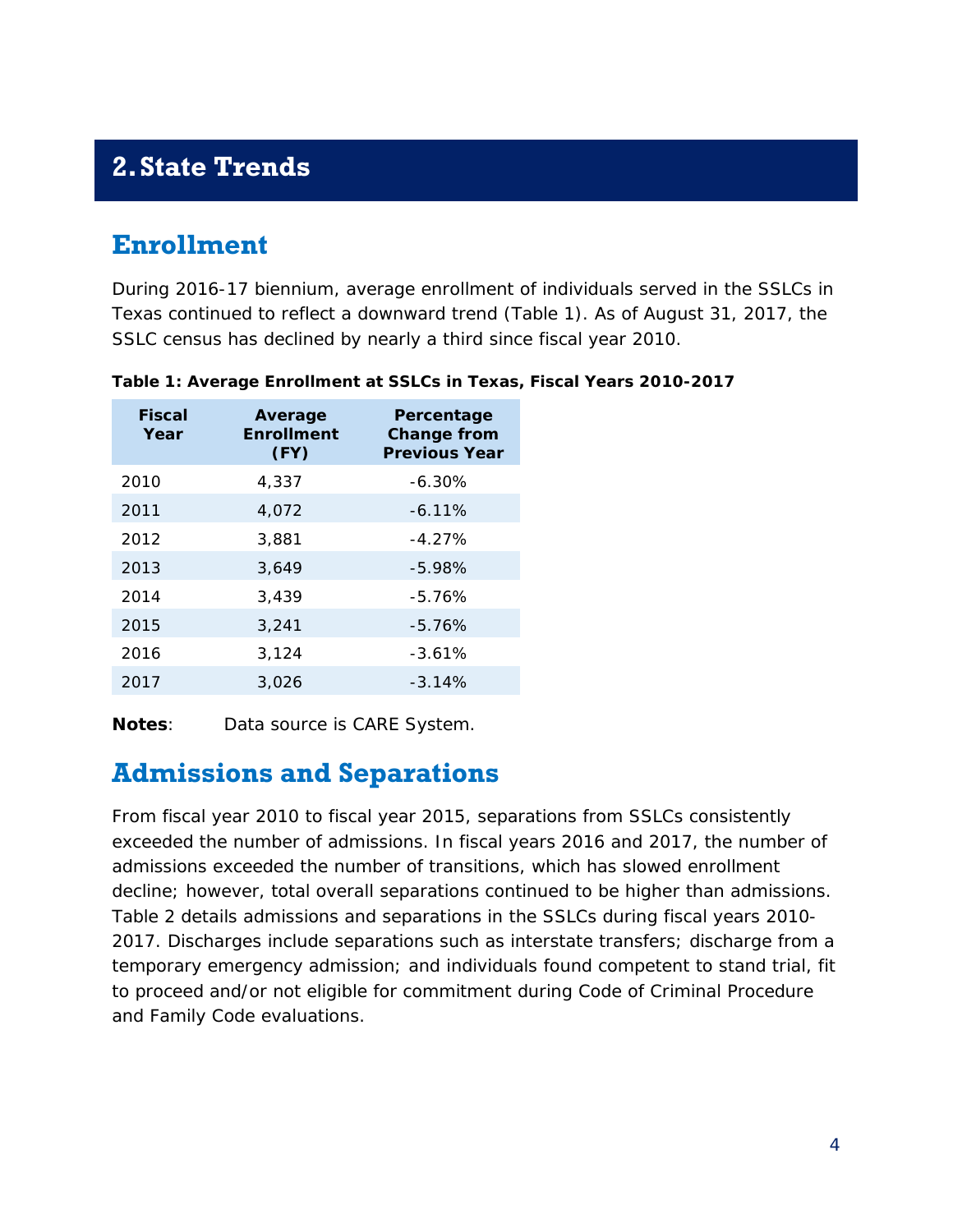| <b>Fiscal Year</b> | <b>Admissions</b> | <b>Separations</b>        |        |              |                      |  |
|--------------------|-------------------|---------------------------|--------|--------------|----------------------|--|
|                    |                   | Community<br>Transitions* | Deaths | Discharges** | Total<br>Separations |  |
| 2010               | 170               | 330                       | 140    | 34           | 504                  |  |
| 2011               | 131               | 204                       | 112    | 28           | 344                  |  |
| 2012               | 133               | 207                       | 96     | 37           | 340                  |  |
| 2013               | 182               | 287                       | 93     | 42           | 422                  |  |
| 2014               | 196               | 261                       | 86     | 34           | 381                  |  |
| 2015               | 186               | 233                       | 97     | 32           | 362                  |  |
| 2016               | 170               | 126                       | 99     | 28           | 253                  |  |
| 2017               | 145               | 109                       | 88     | 32           | 229                  |  |

**Table 2: Admissions and Separations at SSLCs, FY 2010 through FY 2017** 

Notes: Data source is IRIS and Avatar Systems.

Admissions include community transition returns.

\*Individuals who move from an SSLC into an alternative living arrangement, such as the Home and Community-based Services (HCS) waiver or small ICF/IID. \*\*As defined by Title 40, Administrative Code, Section 2.279

## <span id="page-6-0"></span>**Types of Admissions**

Admissions to SSLCs are either voluntary or involuntary (see Table 3). Local intellectual and developmental disability authorities (LIDDAs) serve as the point of entry for SSLCs and determine an individual's eligibility for admission to an SSLC or other publicly-funded services and supports for individuals with IDD.

Types of voluntary admissions include respite admission, emergency admission for temporary placement, and regular admission for longer-term placement. Involuntary admissions are more common and include Family Code and Code of Criminal Procedure evaluations for temporary placement and civil commitments under the Persons with Intellectual Disability Act (PIDA), as well as commitments under the Family Code and Code of Criminal Procedure.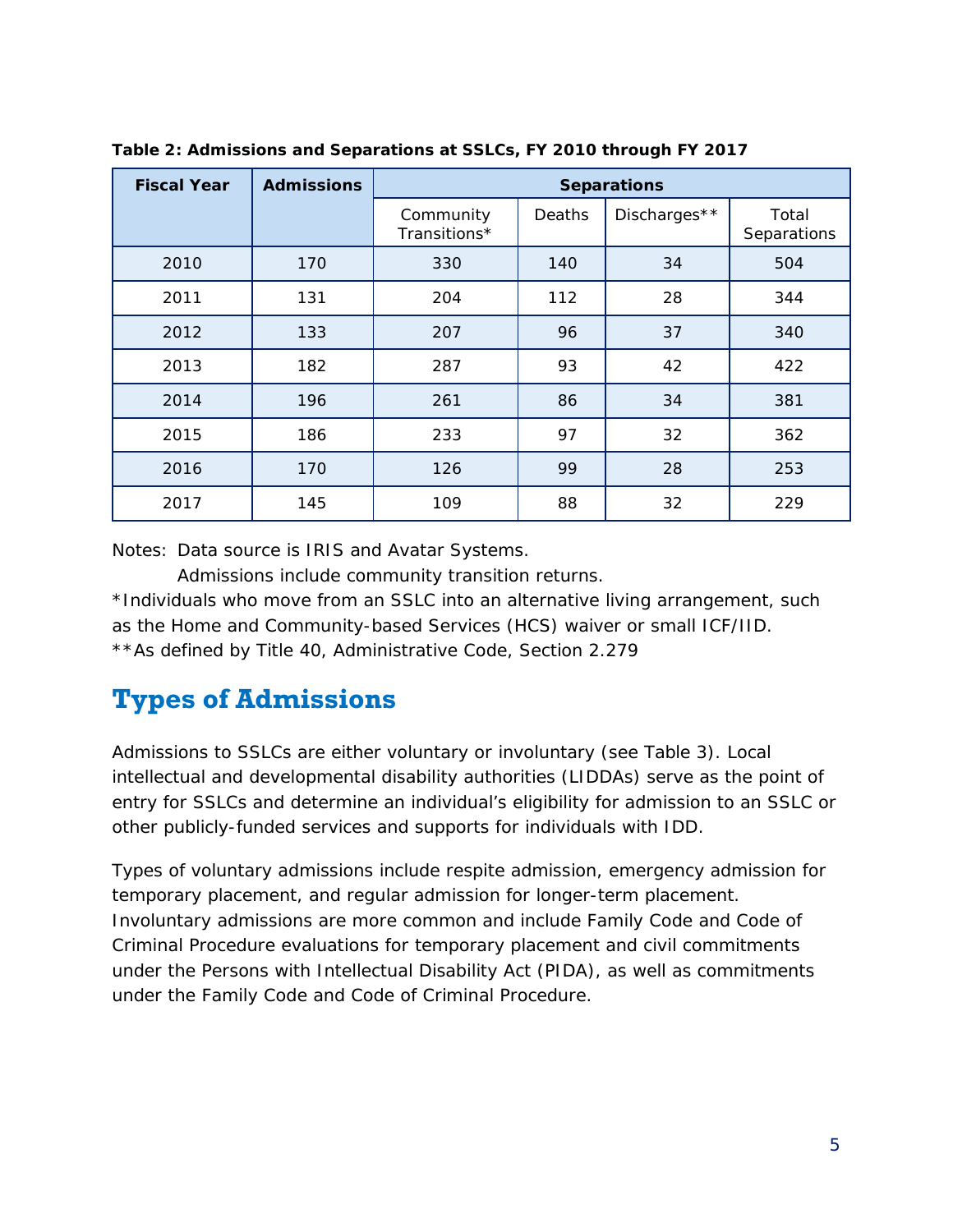**Table 3a: Categories of Voluntary Admissions** 

| Category  | <b>Definition</b>                                                                                                                                                                                                                                                                                                                                                                                                                                           |
|-----------|-------------------------------------------------------------------------------------------------------------------------------------------------------------------------------------------------------------------------------------------------------------------------------------------------------------------------------------------------------------------------------------------------------------------------------------------------------------|
| Respite   | Time-limited service to address the individual's and/or his or her family's<br>need for assistance or relief. Respite can be provided for a time period<br>not to exceed 30 days. One 30-day extension may be allowed if the relief<br>sought has not been satisfied during the initial 30 days. Admission<br>requires consent of the adult with the capacity to give legally adequate<br>consent, the guardian of an individual, or the parent of a minor. |
| Emergency | Admission for an individual who has an urgent need for services for a<br>time period not to exceed 12 months. Requires consent of the adult with<br>the capacity to give legally adequate consent, the guardian of an<br>individual, or the parent of a minor.                                                                                                                                                                                              |
| Regular   | Placement for an individual who requires habilitative services, care,<br>treatment and training. Regular admission requires consent of the adult<br>with the capacity to give legally adequate consent. SSLCs do not permit<br>the regular voluntary admission of a minor.                                                                                                                                                                                  |

#### **Table 3b: Categories of Involuntary Admissions**

| Category                                                                | <b>Definition</b>                                                                                                                                                                                                                                                                                                                                                                                                                                                                        |
|-------------------------------------------------------------------------|------------------------------------------------------------------------------------------------------------------------------------------------------------------------------------------------------------------------------------------------------------------------------------------------------------------------------------------------------------------------------------------------------------------------------------------------------------------------------------------|
| Regular,<br>PIDA, Health<br>and Safety<br>Code, Title 7,<br>Subtitle D. | Civil commitment of an individual who has been determined to have a<br>diagnosis of IDD and meets civil commitment criteria.                                                                                                                                                                                                                                                                                                                                                             |
| Extended,<br>Code of<br>Criminal<br>Procedure,<br>Chapter 46B           | Commitment of an adult who has been found incompetent to stand trial<br>as a result of a diagnosis of IDD, when there is no substantial probability<br>the individual will become competent in the foreseeable future.                                                                                                                                                                                                                                                                   |
| Extended,<br>Family Code,<br>Chapter 55                                 | Commitment of a minor who has been found unfit to proceed with<br>criminal charges as a result of IDD and who meets civil commitment<br>criteria.                                                                                                                                                                                                                                                                                                                                        |
| Restoration,<br>Code of<br>Criminal<br>Procedure,<br>Chapter 46B        | Admission of an adult for a period not to exceed 60 days for<br>misdemeanors and 120 days for felonies (except pursuant to a one-time<br>60-day extension granted by the court). The interdisciplinary team will<br>submit to the court a report that describes the treatment provided for<br>the individual, states whether the interdisciplinary team believes the<br>individual is competent or not competent to stand trial and whether the<br>individual meets commitment criteria. |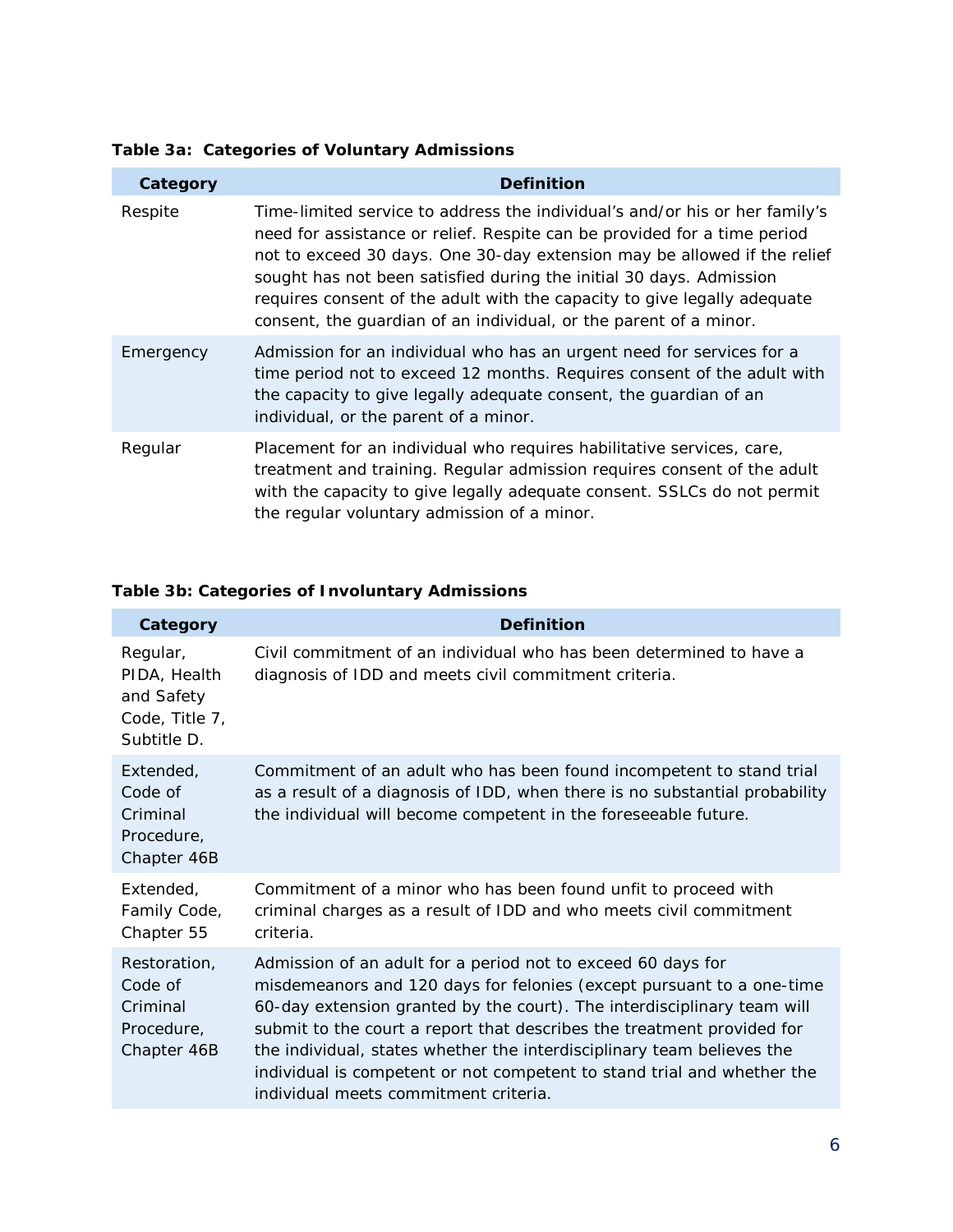| Category                                                                                    | <b>Definition</b>                                                        |  |  |  |  |
|---------------------------------------------------------------------------------------------|--------------------------------------------------------------------------|--|--|--|--|
| Restoration,                                                                                | Admission of a minor for a period not to exceed 90 days. The             |  |  |  |  |
| Family Code,<br>interdisciplinary team will submit to the court a report that describes the |                                                                          |  |  |  |  |
| Chapter 55                                                                                  | treatment provided for the minor, states whether the inter-disciplinary  |  |  |  |  |
|                                                                                             | team believes the minor is fit or unfit to proceed and whether the minor |  |  |  |  |
|                                                                                             | meets commitment criteria.                                               |  |  |  |  |

From fiscal years 2010 through 2017, the most frequent type of admission to SSLCs in Texas has been "Involuntary Regular" commitments (see Table 4). For fiscal year 2017, nearly 70 percent of admissions were involuntary regular.

The majority of individuals admitted to SSLCs during recent years, including those under involuntary regular commitments, have complex behavioral health needs that are unable to be met in a community setting. Of the 139 new admissions during fiscal year 2017, 54 individuals, or almost 39 percent, had an HCS waiver slot at the time of admission.

Individuals admitted for restoration under the Family Code undergo a 90-day assessment period to determine whether or not the individual is fit to proceed with charges. If during this assessment period the individual is found not to be eligible for services in an SSLC or found fit to proceed to trial, the individual is discharged and returned to the committing court. If the individual is not fit to proceed, the individual remains at the center under an extended commitment.

Individuals admitted for restoration under the Code of Criminal Procedure undergo a 60-day assessment period for misdemeanors, or a 120-day assessment period for felonies to determine whether or not the individual is competent to stand trial. If during this assessment period the individual is found not to be eligible for services in an SSLC or found competent to stand trial, the individual is discharged and returned to the committing court. If the individual is not competent to stand trial, the individual remains at the center under an extended commitment.

Individuals admitted for an extended commitment under the Code of Criminal Procedure have already undergone an assessment period prior to admission and have been found not competent to stand trial or have been adjudicated.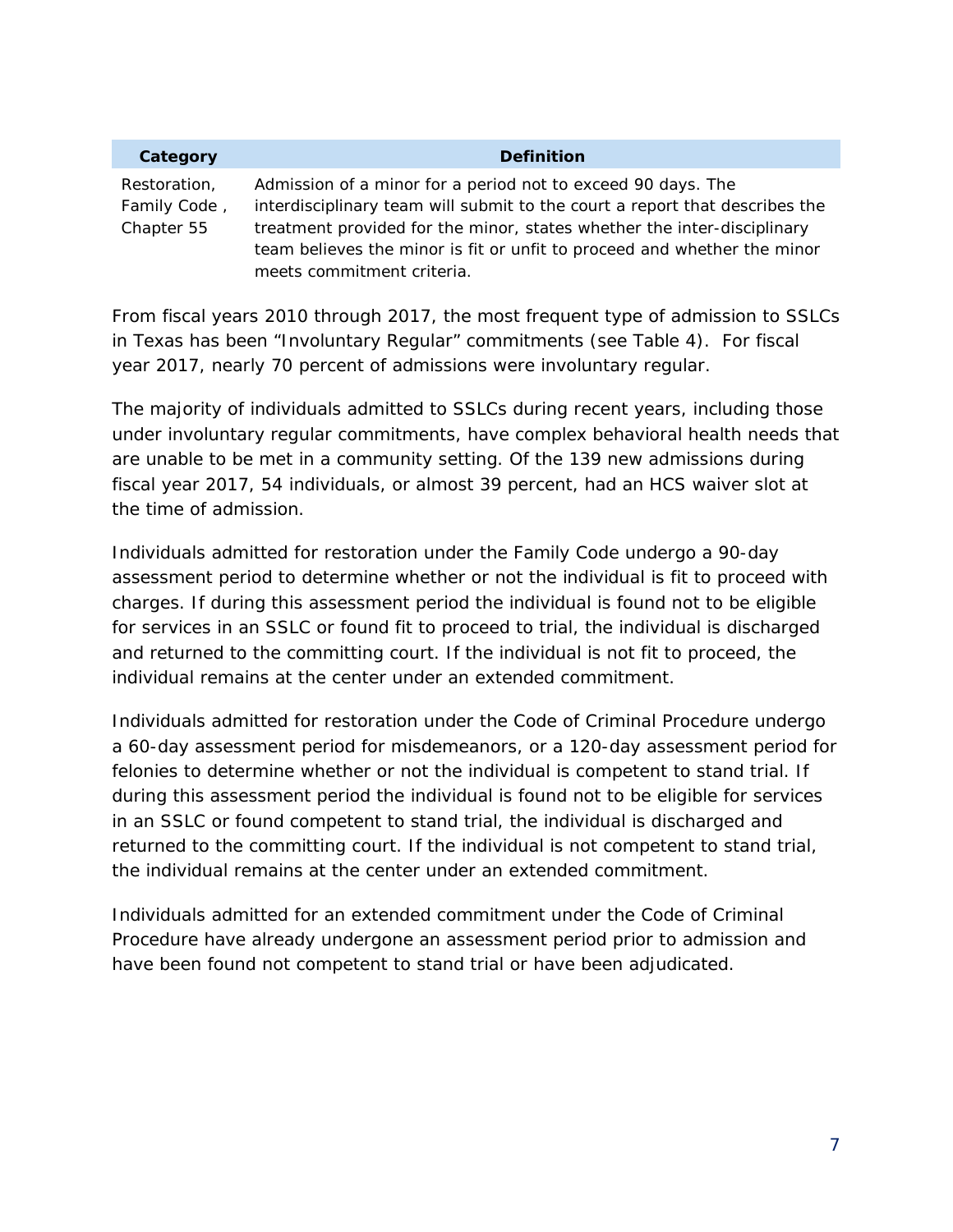| <b>Voluntary Admissions</b> |                | <b>Involuntary Admissions</b> |        |                        |                                          |                        |                       |     |                     |         |       |
|-----------------------------|----------------|-------------------------------|--------|------------------------|------------------------------------------|------------------------|-----------------------|-----|---------------------|---------|-------|
| Fiscal<br>Year              | Emergency      | Regular                       |        | Family Code Evaluation | Code of Criminal<br>Procedure Evaluation |                        |                       |     | Code of<br>Criminal | Regular | Total |
|                             |                |                               | Admits | Discharged to<br>Court | Admits                                   | Discharged to<br>Court | Procedure<br>Extended |     |                     |         |       |
| 2010                        | 3              | $\Omega$                      | 40     | 18                     | 15                                       | 5                      | 18                    | 86  | 162                 |         |       |
| 2011                        | $\overline{2}$ | $\Omega$                      | 35     | 23                     | 12                                       | 3                      |                       | 72  | 128                 |         |       |
| 2012                        | 6              | $\mathbf 0$                   | 32     | 14                     | 8                                        | 6                      | 21                    | 61  | 128                 |         |       |
| 2013                        | 6              | $\overline{0}$                | 34     | 20                     | 15                                       | 6                      | 25                    | 86  | 166                 |         |       |
| 2014                        | 7              | $\Omega$                      | 37     | 21                     | 10                                       | 2                      | 19                    | 114 | 187                 |         |       |
| 2015                        | 6              | $\overline{O}$                | 28     | 17                     | 9                                        | $\overline{4}$         | 18                    | 116 | 177                 |         |       |
| 2016                        | $\overline{4}$ | $\mathbf 0$                   | 25     | 15                     | 6                                        | 3                      | 14                    | 111 | 160                 |         |       |
| 2017                        | 3              | $\Omega$                      | 19     | 14                     | 3                                        | $\overline{2}$         | 17                    | 97  | 139                 |         |       |

**Table 4: Categories of New Admissions to SSLCs (Does Not Include Community Transition Returns)** 

**Notes:** Data source is IRIS and Avatar Systems.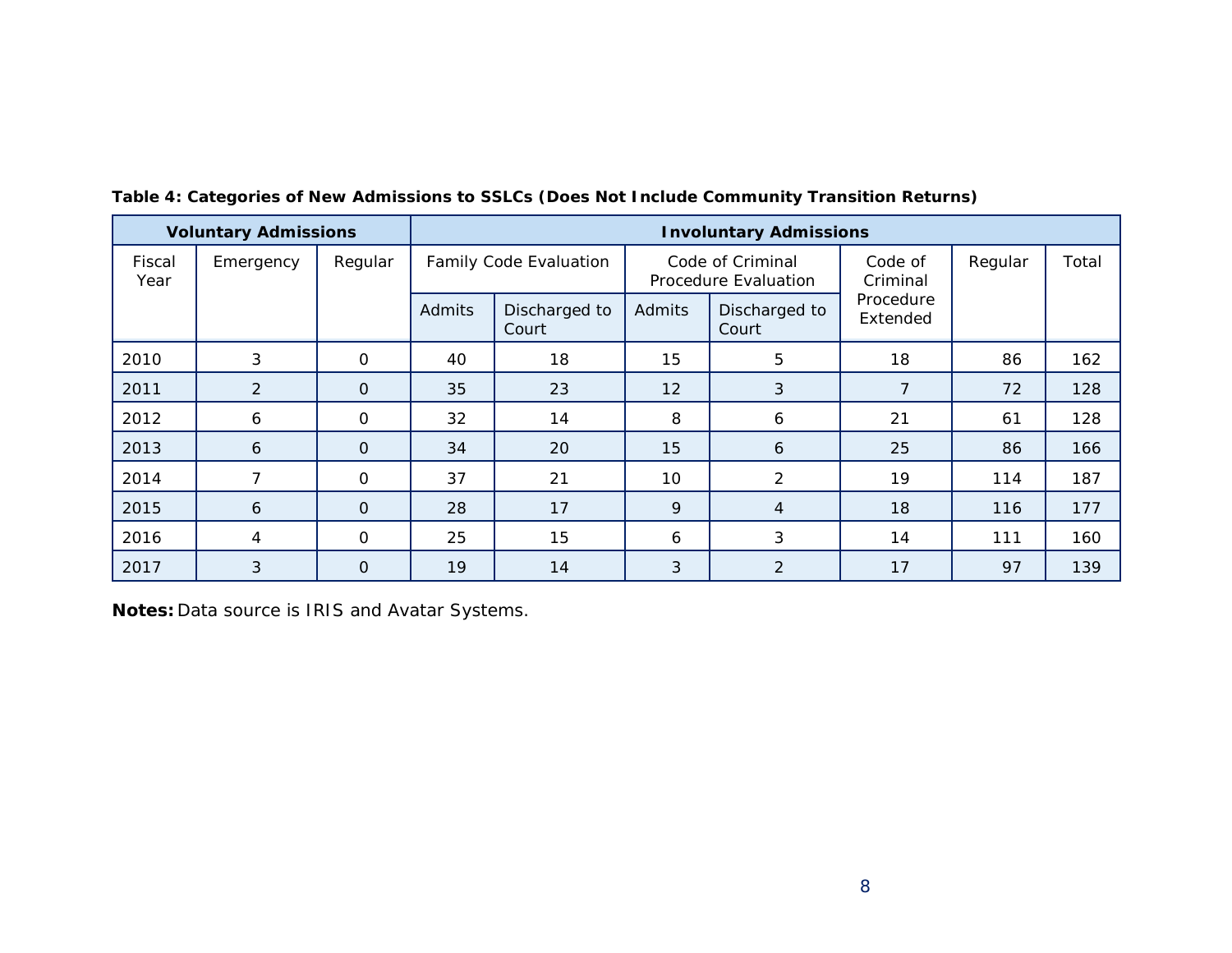Health and Safety Code Section 593.052 establishes four mandatory admission criteria for admitting and committing an individual to an SSLC:

- 1. The individual is a person with an intellectual disability  $(1D)$ ;
- 2. Evidence is presented showing that because of the intellectual or developmental disability, the individual:
	- represents a substantial risk of physical impairment or injury to himself or others; or
	- is unable to provide for and is not providing for his/her most basic personal physical needs;
- 3. The individual cannot be adequately and appropriately habilitated in an available, less restrictive setting; and
- 4. The residential care facility provides habilitation services, care, training and treatment appropriate to the individual's needs.

Effective January 1, 2001, HHSC adheres to two standards to determine if an individual meets the second criterion above. As specified by Title 40, Administrative Code, Section 2.255, an individual must have:

- An Intelligence Quotient (IQ) four or more standard deviations below the mean (i.e., in the severe or profound range of an intellectual disability); or
- An Inventory for Client and Agency Planning (ICAP) service level of 1–4, or an ICAP service level of 5 or 6 and:
	- o Extraordinary medical needs that require at least 180 minutes of direct nursing treatment per week if the individual's caregiver was not providing such treatment; or
	- o Exhibited incidents of dangerous behavior that would require intensive staff intervention and resources to prevent serious physical injury to the individual or others if the individual's caregiver was not managing such incidents.

## <span id="page-10-0"></span>**Demographics**

As of August 31, 2017:

● Individuals with a profound level of ID comprised 50 percent of the SSLC population, with approximately 16 percent having a severe level of ID, 16 percent with a moderate level and 17 percent with a mild level of ID.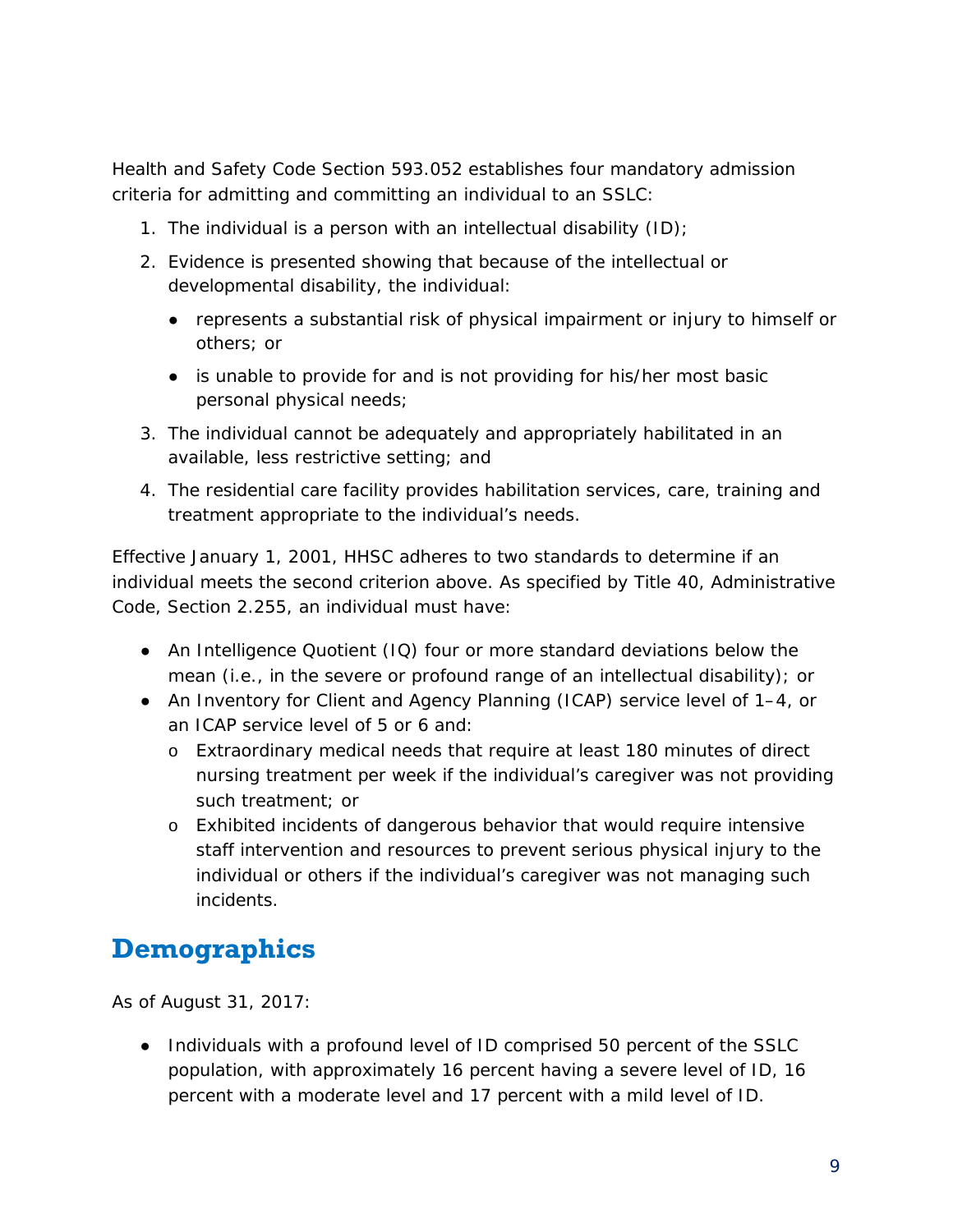- Individuals with a severe or profound adaptive behavior level accounted for 73 percent of the SSLC population.
- Individuals considered medically fragile, meaning they had moderate to severe health needs, comprised 47 percent of the SSLC population.
- Individuals with mental health needs, defined as a concurrent mental health diagnosis, accounted for 58 percent of the SSLC population.
- The majority of individuals served at SSLCs, or approximately 78 percent, were ages 22 to 64, with 15 percent age 65 and older and less than 6 percent under age 22. Table 5 details the age categories.
- Almost 54 percent of the individuals served at Mexia SSLC had a forensic commitment. Mexia SSLC is the forensic center for males and San Angelo SSLC is the forensic center for females.
- Individuals with a legally authorized representative, or guardian, represented 66 percent of the SSLC population.

| Age                            | $O - 17$ | $18 - 21$ | $22 - 34$ | $35 - 44$                      | 45-54 | 55-64 | $65 -$<br>$76+$ |
|--------------------------------|----------|-----------|-----------|--------------------------------|-------|-------|-----------------|
| Population                     | 74       | 102       | 496       | 401                            | 700   | 789   | 457             |
| Percent of Total<br>Population | 2.45%    | 3.38%     |           | 16.43%  13.28%  23.19%  26.13% |       |       | 15.14%          |

#### **Table 5: Age of Individuals Served in the SSLCs as of August 31, 2017**

**Notes:** Data sources are IRIS and Avatar Systems.

## <span id="page-11-0"></span>**Level of Need**

An individual's level of need is determined by an assessment of the intensity of services the individual may require. There are five levels of need intensity: intermittent, limited, extensive, pervasive, and pervasive plus. Individuals are classified at a higher intensity of need when they have more severe medical or behavioral needs. Pervasive and pervasive plus intensity levels of need refer to constant support needs across all environments and life areas. The characteristics of the individuals receiving services in SSLCs, as reflected by level of need assessments, appears to have stayed relatively constant since 2010 (Table 6).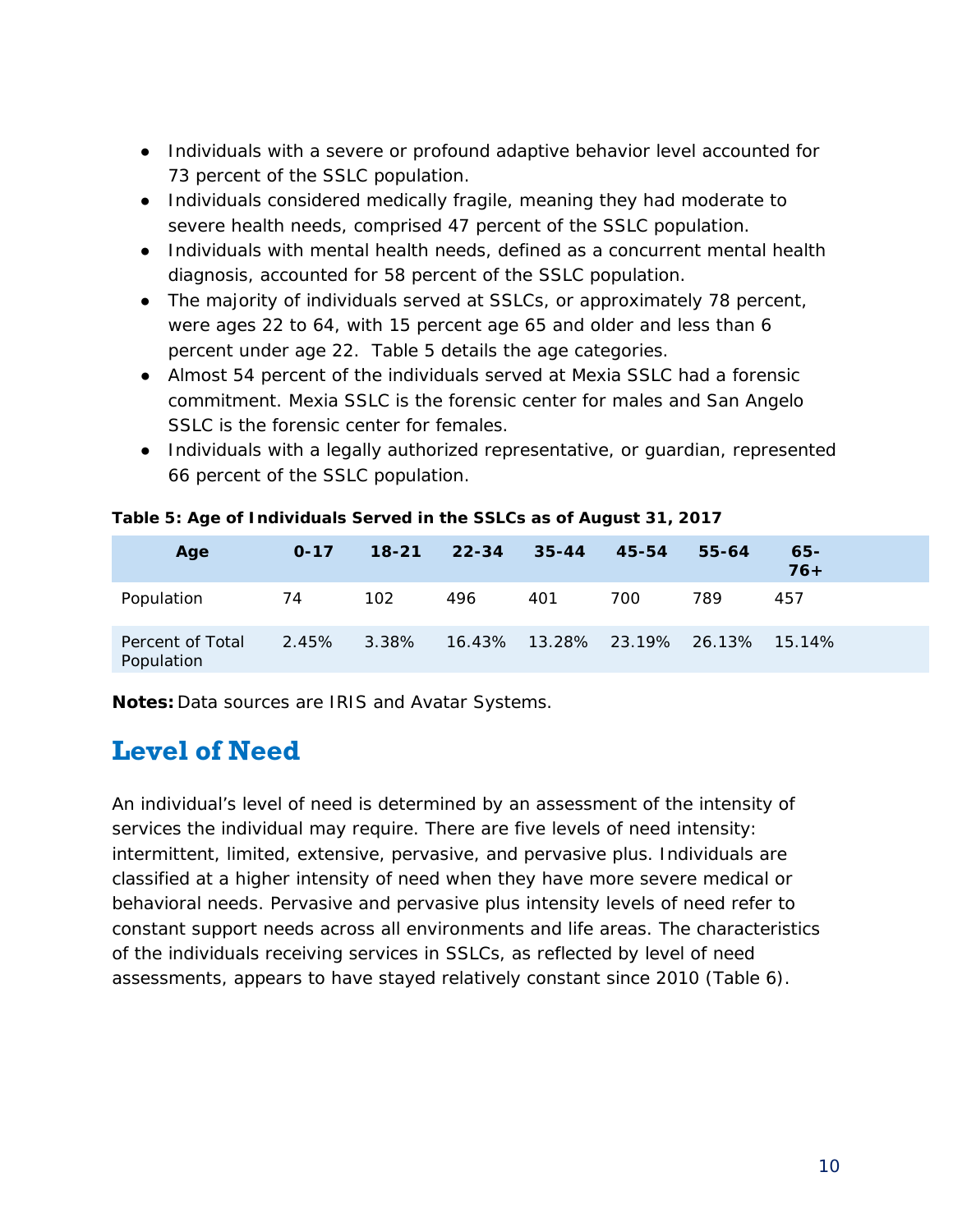**Table 6: Comparison of Level of Need in SSLCs, August 31, 2010 and August 31, 2017** 

| <b>Level of Need</b>    | <b>August 31, 2010</b> | <b>August 31, 2017</b> |
|-------------------------|------------------------|------------------------|
| Intermittent            | $7.4\%$                | 6.3%                   |
| Limited                 | 38.5%                  | 37.4%                  |
| <b>Extensive</b>        | 34.3%                  | 32.5%                  |
| Pervasive               | 18.9%                  | 17.3%                  |
| Pervasive Plus          | 0.45%                  | 0.50%                  |
| <b>Total Population</b> | 4207                   | 3019                   |

**Notes:** Data source is CARE System.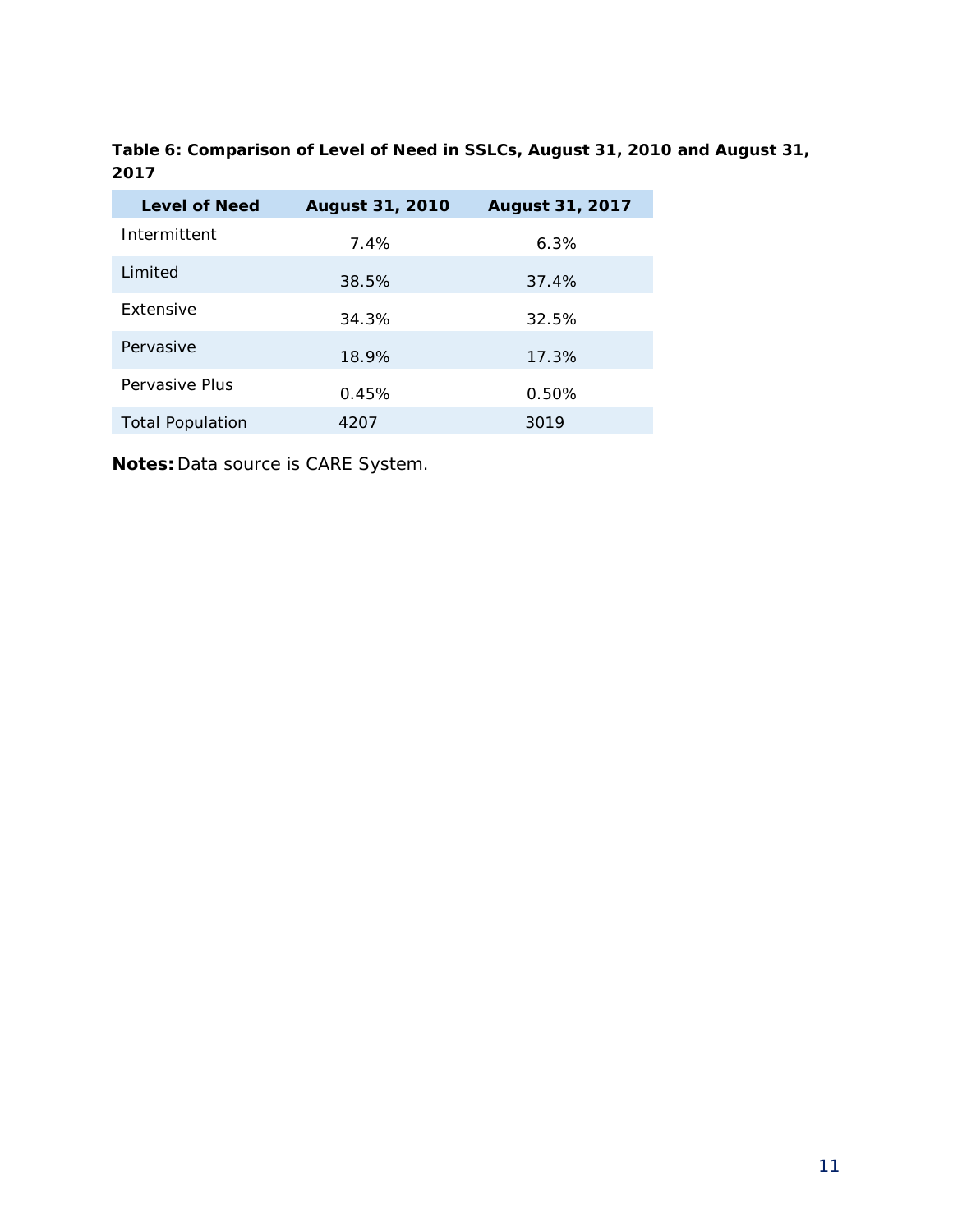## <span id="page-13-0"></span>**3.Initiatives Affecting State Supported Living Centers in Texas**

## <span id="page-13-1"></span>**Staffing Levels**

HHSC is engaged in multiple efforts to ensure all positions are filled, such as a robust recruitment campaign; job fairs and express hiring events; and targeted salary adjustments. These efforts require close coordination among state office, facility administration, HHSC Human Resources, and the human resources contractor for the Health and Human Services System. There is an ongoing review of staffing needs to address the complex array of services required to be provided by each of the SSLCs, as well as an added emphasis on the consideration of good, consistent employment history when conducting background checks. Additionally, the SSLCs are currently working to implement a pilot telemedicine project at Mexia SSLC, where there have been challenges finding adequate primary care physician services. If successful, the SSLCs will explore expanding telemedicine to other centers where there is difficulty in filling physician positions.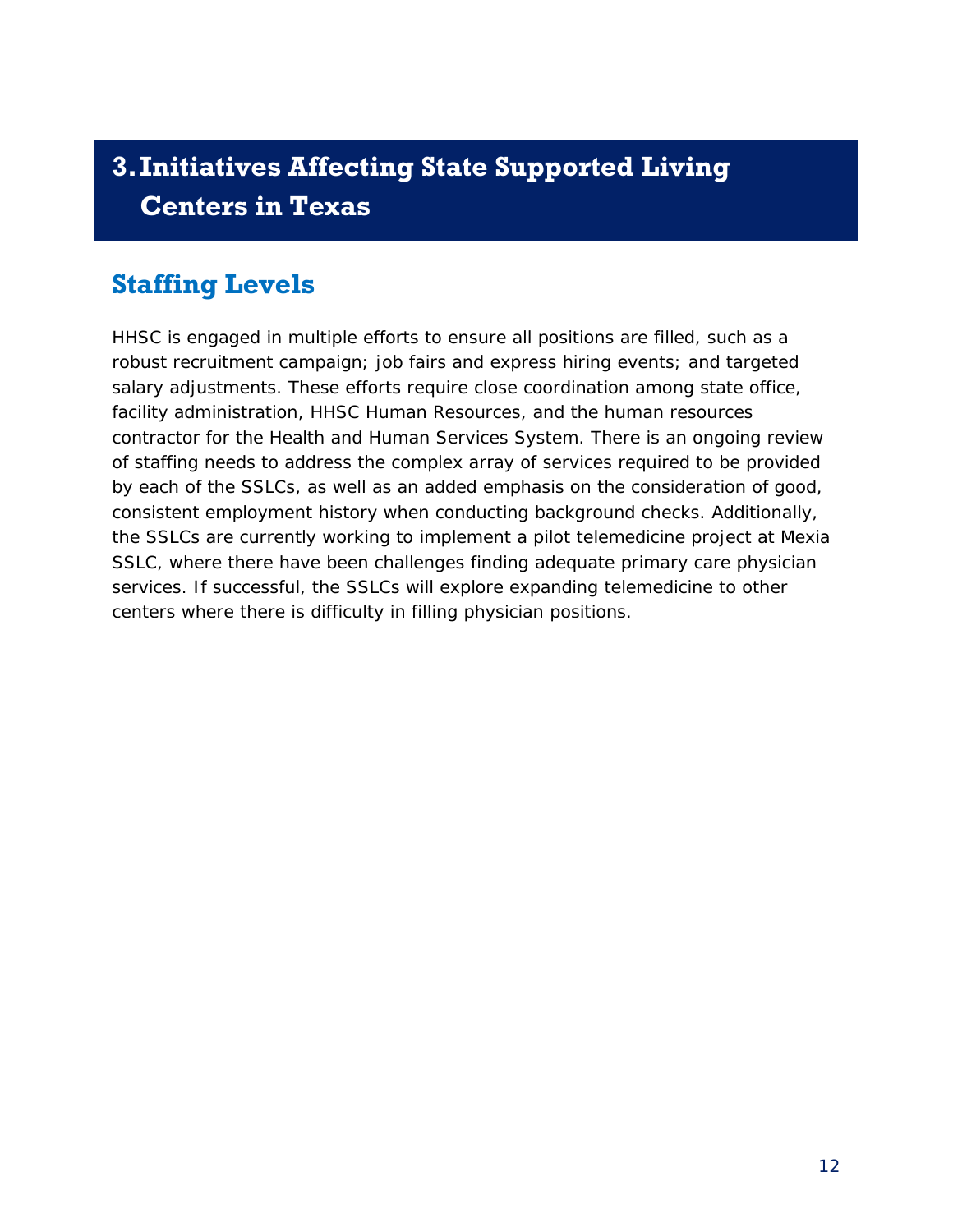| <b>Facility</b>                | <b>Funded FTEs</b> | <b>Filled FTEs</b> | % Filled | <b>Turnover</b><br>Rate | Paid OT/Comp     | <b>Contract Labor</b><br><b>Costs</b> |
|--------------------------------|--------------------|--------------------|----------|-------------------------|------------------|---------------------------------------|
| Abilene                        | 1430.17            | 1225.17            | 85.67%   | 42.50%                  | \$2,652,741.03   | \$2,501,878.82                        |
| Austin                         | 1192.50            | 984.30             | 82.54%   | 37.88%                  | \$4,355,844.21   | \$1,699,709.33                        |
| <b>Brenham</b>                 | 1066.93            | 963.36             | 90.29%   | 33.42%                  | \$2,342,530.39   | \$1,482,980.95                        |
| Corpus<br>Christi              | 927.88             | 827.93             | 89.23%   | 35.44%                  | \$2,715,727.82   | \$2,391,447.15                        |
| Denton                         | 1727.32            | 1525.44            | 88.31%   | 41.37%                  | \$6,495,172.74   | \$3,464,904.61                        |
| El Paso                        | 466.98             | 415.33             | 88.94%   | 34.52%                  | 396,910.15<br>\$ | \$1,029,354.80                        |
| Lubbock                        | 848.46             | 741.04             | 87.34%   | 36.53%                  | \$1,690,392.13   | \$2,772,568.66                        |
| Lufkin                         | 1199.96            | 1100.36            | 91.70%   | 33.31%                  | \$1,132,784.82   | \$2,634,617.01                        |
| Mexia                          | 1516.50            | 1329.83            | 87.69%   | 30.52%                  | \$3,491,210.04   | \$4,365,850.65                        |
| Richmond                       | 1315.75            | 1232.75            | 93.69%   | 24.33%                  | \$290,069.69     | \$938,535.40                          |
| San Angelo                     | 950.98             | 813.63             | 85.56%   | 44.21%                  | \$3,888,334.01   | \$4,541,654.80                        |
| San Antonio                    | 829.67             | 731.75             | 88.20%   | 45.08%                  | \$987,004.59     | \$1,257,400.00                        |
| <b>All Facilities</b><br>Total | 13,473.09          | 11,890.90          | 88.26%   | 36.34%                  | \$30,438,721.62  | \$29,080,902.15                       |

**Table 7: Breakdown of Full Time Equivalents (FTEs) and Fill Rates by SSLC as of August 31, 2017**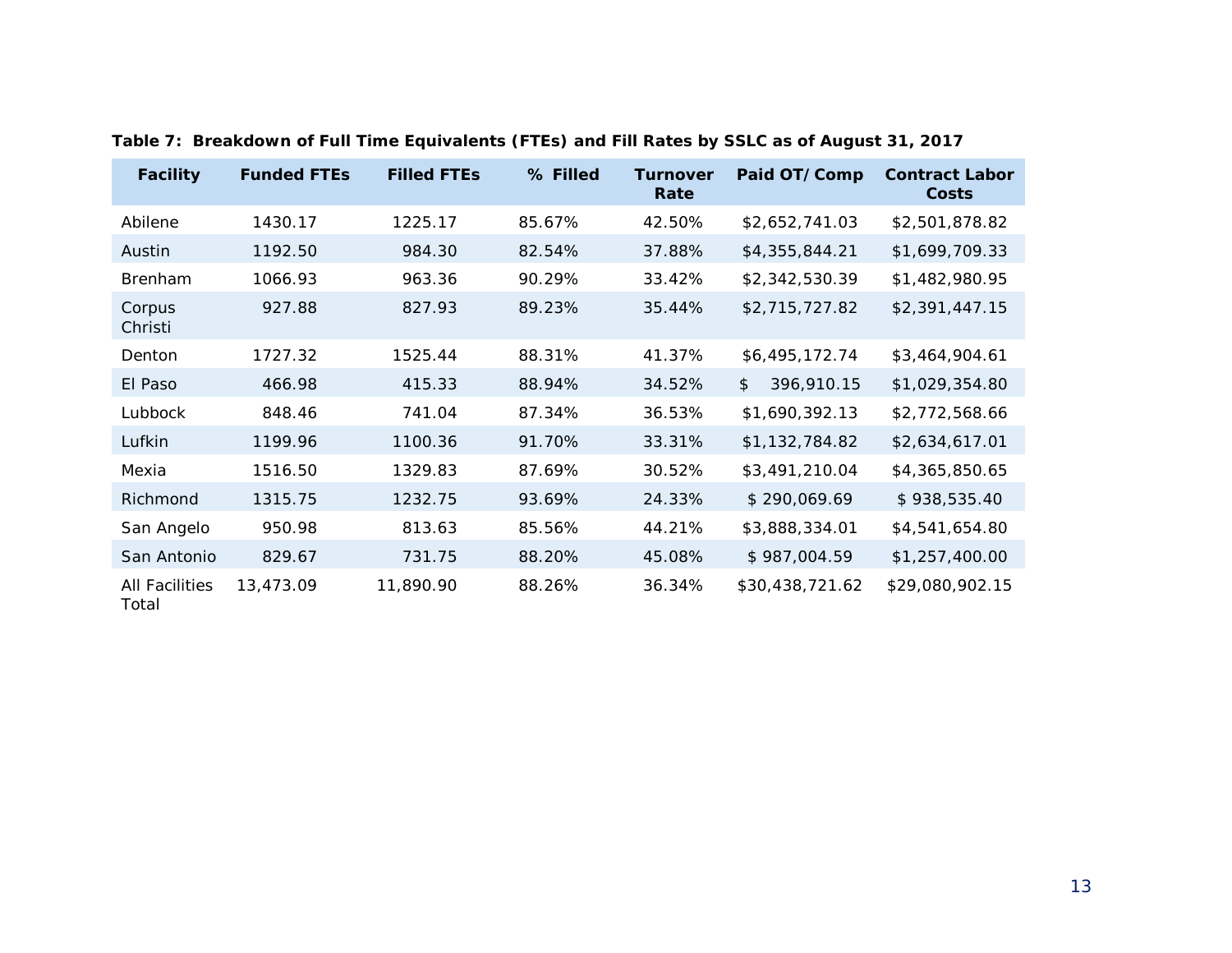## <span id="page-15-0"></span>**Department of Justice Settlement Agreement**

The State of Texas entered into a settlement agreement with the Department of Justice (DOJ) in June 2009, agreeing to make substantive changes in operations at each of the SSLCs to achieve targeted improvements in services and supports for individuals living in these facilities. HHSC, DOJ, and the independent settlement agreement monitors worked together at the conclusion of the eighth round of settlement agreement monitoring reviews to restructure and refine the criteria and tools utilized in determining compliance with the provisions of the settlement agreement. SSLCs are now evaluated every nine months under five domains of care through Quality Service Reviews (QSRs) that focus on outcomes for individuals who live at SSLCs. One goal of implementing the QSR system is to establish clear metrics that state staff may use to evaluate performance of centers.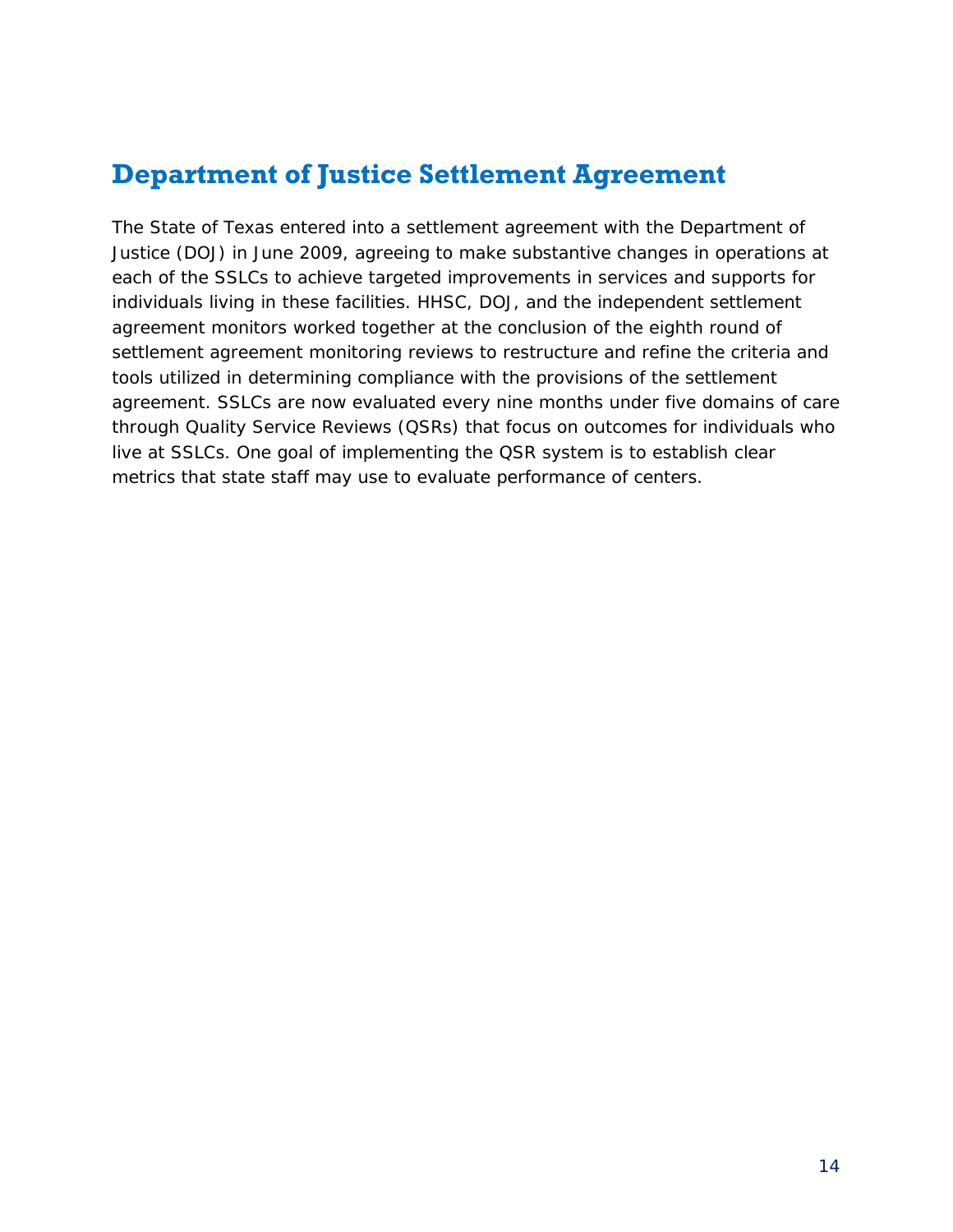## <span id="page-16-0"></span>**4.Factors Affecting Future Need for State Supported Living Center Beds**

HHSC strives to ensure an individual with IDD or the individual's legally authorized representative has a choice among a full range of services and supports, including services provided by SSLCs.

With improved health care technology, the life expectancy for individuals with IDD continues to increase. Experts observe that with continued improvement in health status, individuals with IDD, particularly those without severe impairments, could be expected to have a life span equal to that of the general population. As individuals with IDD age, they will require increasingly complex and expensive services and supports for longer periods of time, directly impacting the finite capacities of state service delivery systems.

## <span id="page-16-1"></span>**Assumptions Related to Projections and Estimates of Potential Demand**

HHSC continues to develop resources and expand services and supports for individuals with IDD. The demand for SSLCs is affected by the availability of services and supports for persons with complex medical and behavioral health needs in the community.

Several assumptions relate to the projections and estimates of the future demand for services at SSLCs:

- Individuals and their families and/or natural support systems will continue to receive information about IDD services for which the individual is eligible, including services provided by SSLCs.
- SSLCs will continue to improve their services and supports for persons with severe and profound IDD and those individuals who are medically fragile or who have significant behavioral health needs.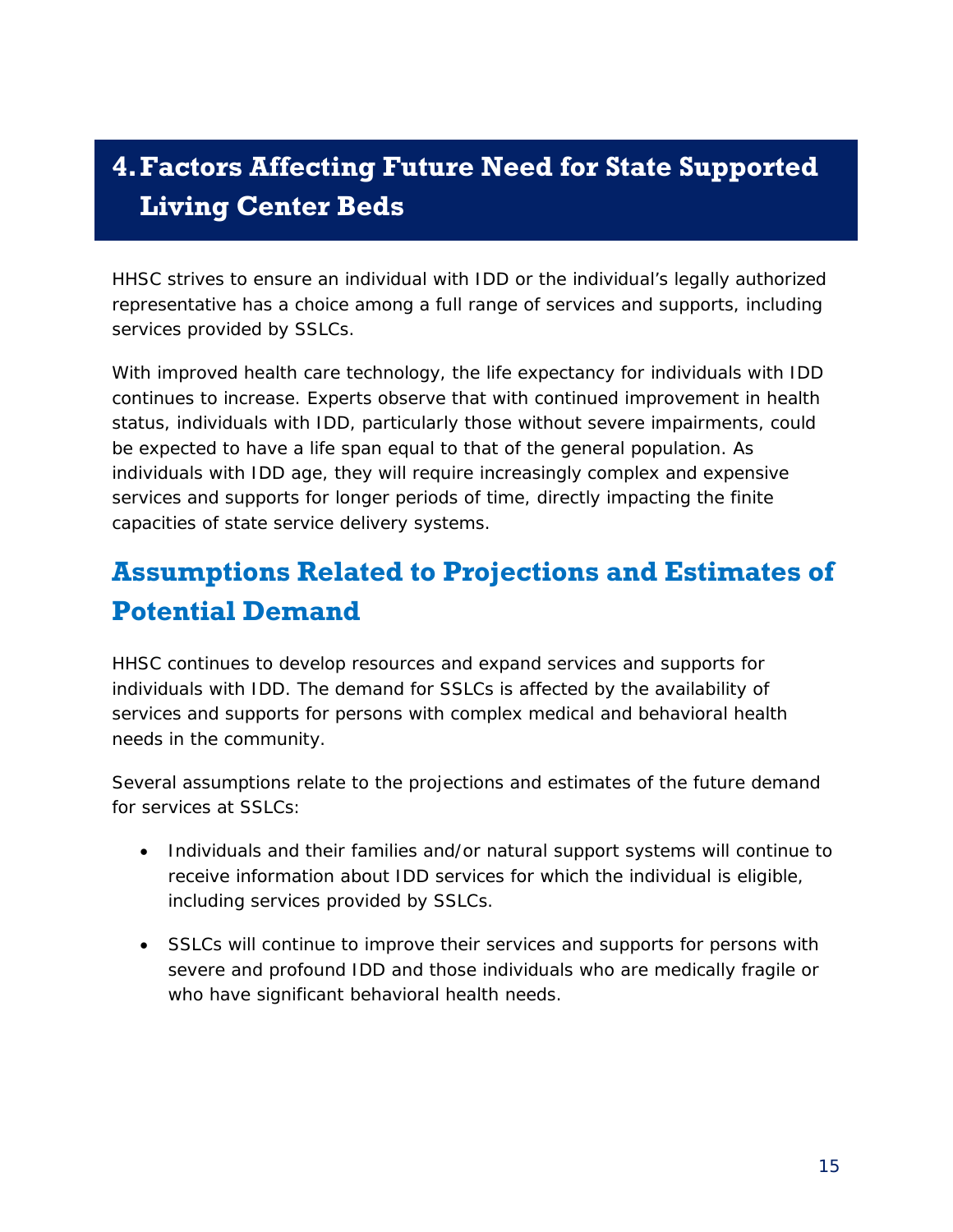## <span id="page-17-0"></span>**Projection of Future Enrollment**

Based on current and historical data, HHSC prepared the projection of future enrollment using a simple linear regression model, with an estimate of 14 admissions and 17 separations per month (Table 8).

In recent years, transitions to the community have slowed, which has led to a slowdown in overall census reduction. Although transitions have decreased, referrals for community transition remain fairly steady. This is largely because individuals with more intensive medical, behavioral, and physical health needs require specific supports and services in place prior to the resident's departure from the SSLC. Ensuring appropriate supports are in place can slow down the transition process. Therefore, although community referrals at SSLCs may keep a consistent pace with previous years, actual transitions may lag behind.

| <b>Period</b>  | Ending/Targeted<br><b>Enrollment</b> |
|----------------|--------------------------------------|
| <b>FY10</b>    | 4198                                 |
| <b>FY11</b>    | 3985                                 |
| <b>FY12</b>    | 3780                                 |
| <b>FY13</b>    | 3534                                 |
| <b>FY14</b>    | 3354                                 |
| <b>FY15</b>    | 3171                                 |
| <b>FY16</b>    | 3081                                 |
| <b>FY17</b>    | 2987                                 |
| FY18 projected | 2940                                 |
| FY19 projected | 2891                                 |

|  | Table 8: Enrollment Trend and Projections for SSLCs, Fiscal Years 2010 - 2019 |  |  |  |
|--|-------------------------------------------------------------------------------|--|--|--|
|--|-------------------------------------------------------------------------------|--|--|--|

**Notes:** Data source is IRIS System. Actual enrollment reported for 2010 through 2017, and projected enrollment reported for 2018 and 2019.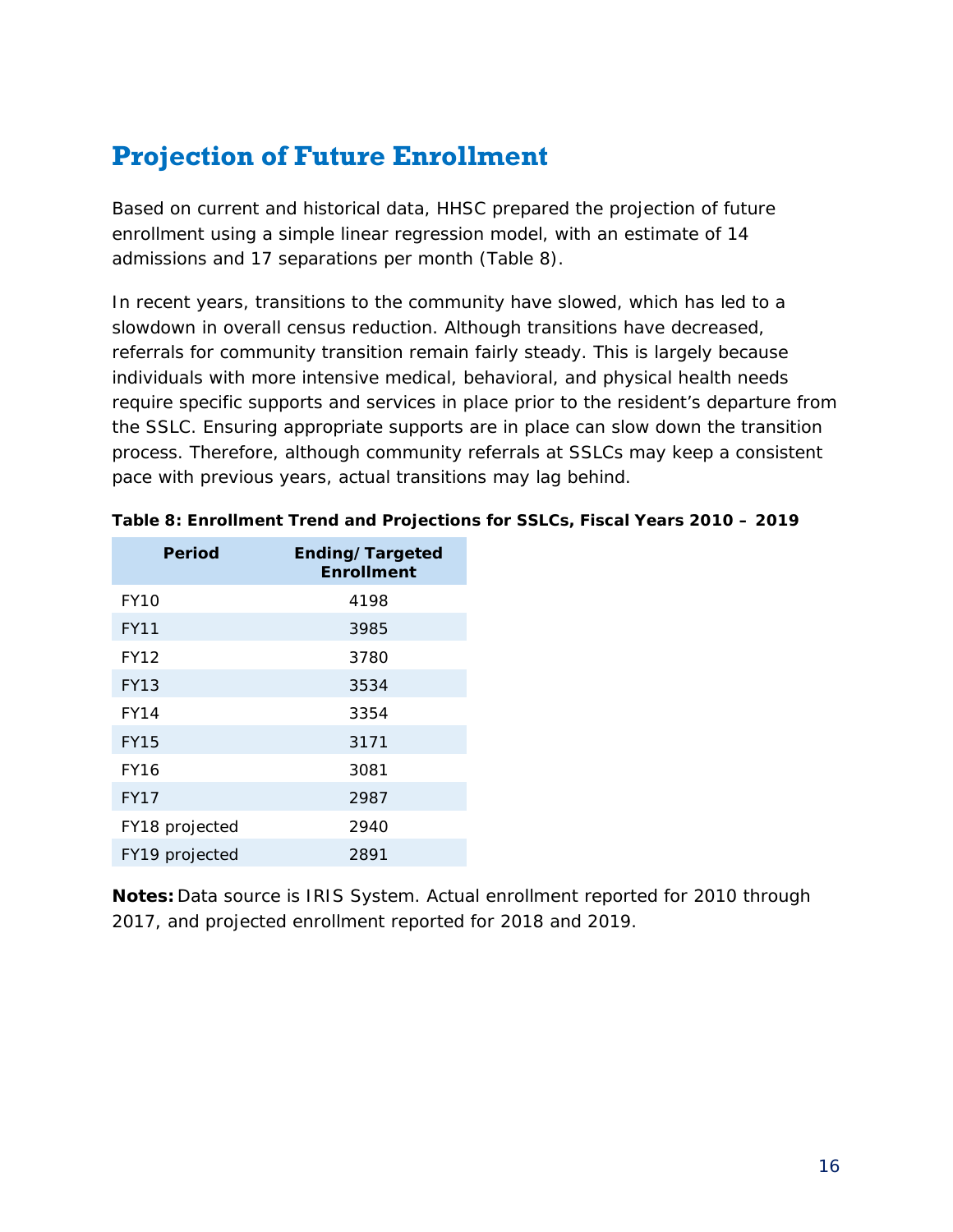# <span id="page-18-0"></span>**5.Projections of State Supported Living Centers Maintenance Costs**

## <span id="page-18-1"></span>**Maintenance Funding**

The physical structures of the SSLCs are aging and in continuous need of repair and renovation. Areas to be addressed include the replacement or renovation of roofs, HVAC, electrical, and plumbing systems; and renovation of bedrooms, living rooms, and other living and day program areas. The 85th Legislature appropriated approximately \$80 million to the SSLCs help address these issues; however, maintenance needs for the aging infrastructure are ongoing.

## <span id="page-18-2"></span>**Maintenance Cost Projections for Fiscal Years 2017- 2025**

Costs for maintaining buildings in their current condition include upkeep and repairs to prevent further deterioration, and replacement of any materials, equipment, and fixtures that cannot be repaired in a cost effective manner. To ascertain projections of maintenance costs for SSLCs, estimates assume buildings would be maintained at current conditions. Projections of these costs were done using the HHSC Computer Aided Facility Management (CAFM) system, and are shown in Table 9 for fiscal years 2017-2025.

These projections are for all SSLC buildings. Different priorities are assigned to buildings depending on their use: residential buildings; buildings used for day programs and direct support services; administration buildings; support buildings (e.g., warehouse, kitchen, maintenance); and sites (e.g., electrical distribution, natural gas distribution, etc.).

These projections are based on industry standards and Life Safety Code requirements. Cost projections also factor in reductions in numbers of persons served throughout the system based on current trends analysis (see Table 8).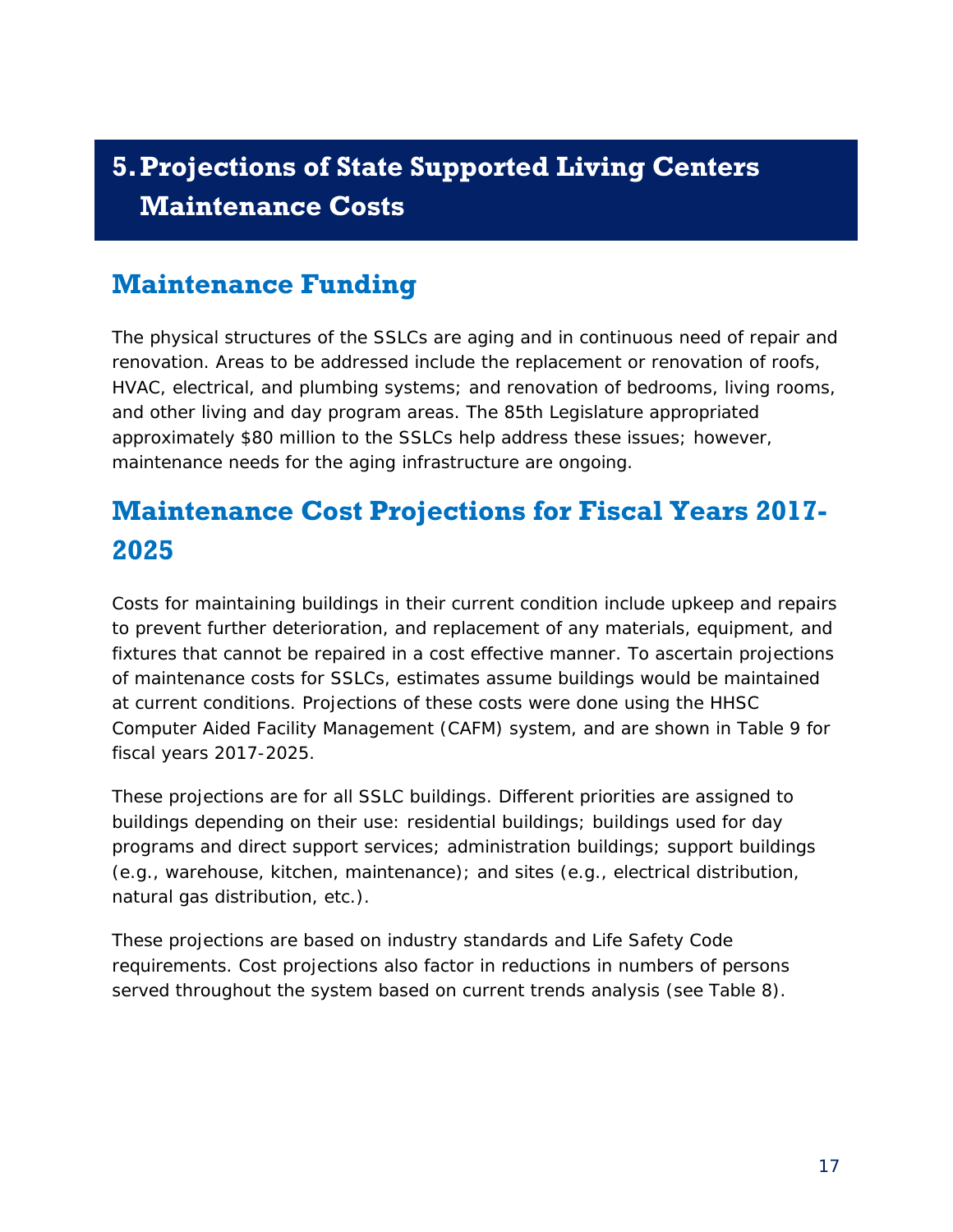|              | Day Program &<br><b>Direct Support</b><br><b>Buildings</b> | <b>Residential</b><br><b>Buildings</b> | Sub-Total     | % of Total<br><b>Maintenance</b><br>Cost | <b>Total</b><br><b>Maintenance</b><br>Cost |
|--------------|------------------------------------------------------------|----------------------------------------|---------------|------------------------------------------|--------------------------------------------|
| 2017         | 32,086,185                                                 | 32,742,072                             | 64,828,257    | 64.4%                                    | 100,638,435                                |
| 2018         | 10,708,445                                                 | 10,464,549                             | 21,172,994    | 46.0%                                    | 70,372,475                                 |
| 2019         | 43,946,694                                                 | 47,973,245                             | 91,919,939    | 68.5%                                    | 134,130,007                                |
| 2020         | 14,705,004                                                 | 13, 145, 247                           | 27,850,251    | 52.6%                                    | 80,957,703                                 |
| 2021         | 13,502,162                                                 | 15,637,591                             | 29,139,753    | 53.0%                                    | 54,966,743                                 |
| 2022         | 13,502,162                                                 | 15,637,591                             | 29, 139, 753  | 53.0%                                    | 54,966,743                                 |
| 2023         | 11,126,166                                                 | 10,390,548                             | 21,516,713    | 46.8%                                    | 46,022,332                                 |
| 2024         | 11,126,166                                                 | 10,390,548                             | 21,516,713    | 46.8%                                    | 46,022,332                                 |
| 2025         | 11,126,166                                                 | 10,390,548                             | 21,516,713    | 46.8%                                    | 46,022,332                                 |
| <b>Total</b> | \$161,829,150                                              | \$166,771,939                          | \$328,601,086 | 53.1%                                    | \$634,099,102                              |

**Table 9: Cost Projections for Maintenance of Residential and Day Program/Direct Support Services Buildings for SSLCs, Fiscal Years 2017-2025** 

**Notes:** Data source is HHSC Facility Support Services CAFM Office - CAFM Infrastructure Planning Projections for fiscal years 2017-2025.

Table 9 includes specific deficiencies identified by facilities. As such, it is a helpful indicator of the overall needs of the SSLCs. Deficiencies are tracked and reflected as a need until the project is complete. There are additional construction needs not noted in this table (e.g. work to address changes in regulatory requirement) and some additional costs are incurred as individual projects become refined (e.g. architectural design and multi-year inflation). All of these factors are considered in the agency's overall analysis of prioritized needs related to facility maintenance and repairs.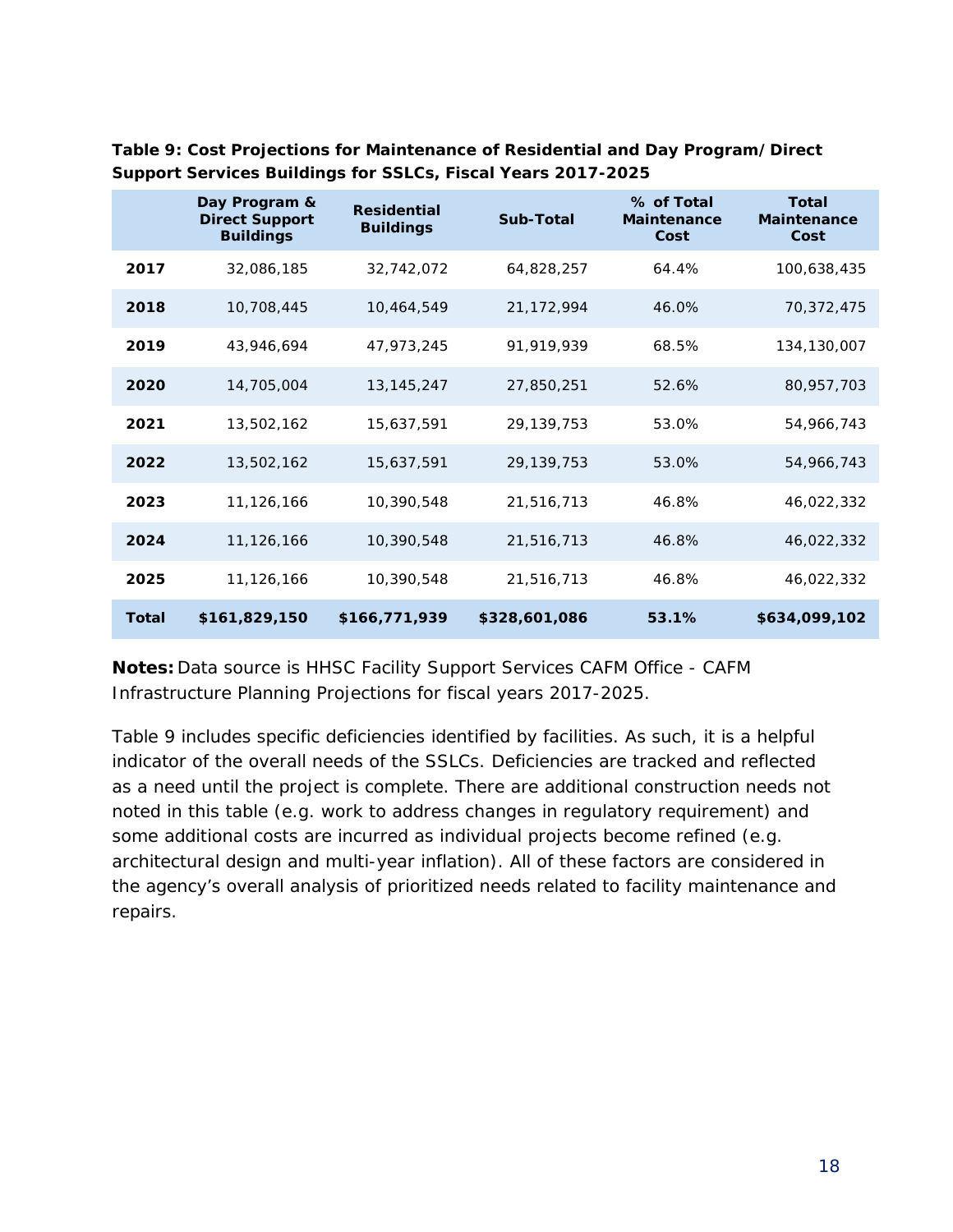### <span id="page-20-0"></span>**6.Future Directions**

In alignment with the 10-year plan outlined in the report required by the 2014-15 General Appropriations Act, Senate Bill 1, 83rd Legislature, Regular Session, 2013 (Article II, Department of Aging and Disability Services, Rider 39), HHSC will continue to focus on the identification and implementation of best practices across the state to more effectively serve SSLC residents. As part of transformation, the SSLCs joined the state hospital system under a new division now known as the Health and Specialty Care System on September 1, 2017. This transition provides further opportunities to share best practices across state facilities.

HHSC continues to explore opportunities to extend SSLC resources to further support individuals living in the community by offering clinical services and increased support for individuals transitioning from an SSLC to the community. To achieve this, the SSLCs are implementing several initiatives with both short and long-term impacts across the state. Additionally, to aid in the transition process, SSLC leadership encourages and supports capacity building efforts by community providers, as well as efforts to strengthen community supports. The SSLCs work to ensure robust post-move monitoring.

## <span id="page-20-1"></span>**Quality Improvement Program**

HHSC is committed to improving the quality of life for individuals with IDD. This commitment includes developing an outcomes-based Quality Improvement (QI) program to assess and improve the quality of care and services provided to individuals in the SSLCs and to those who have transitioned from an SSLC into a community setting.

#### **SSLC QI System**

The SSLC QI program is designed to identify and address issues at the resident level. Key elements include:

• The interdisciplinary team develops and implements individual support plans (ISP) based on resident preferences, goals, strengths, needs, and assessments that identify services, supports, and protections necessary to meet those needs. The team also tracks and monitors assessments within required timeframes and resolves discrepancies.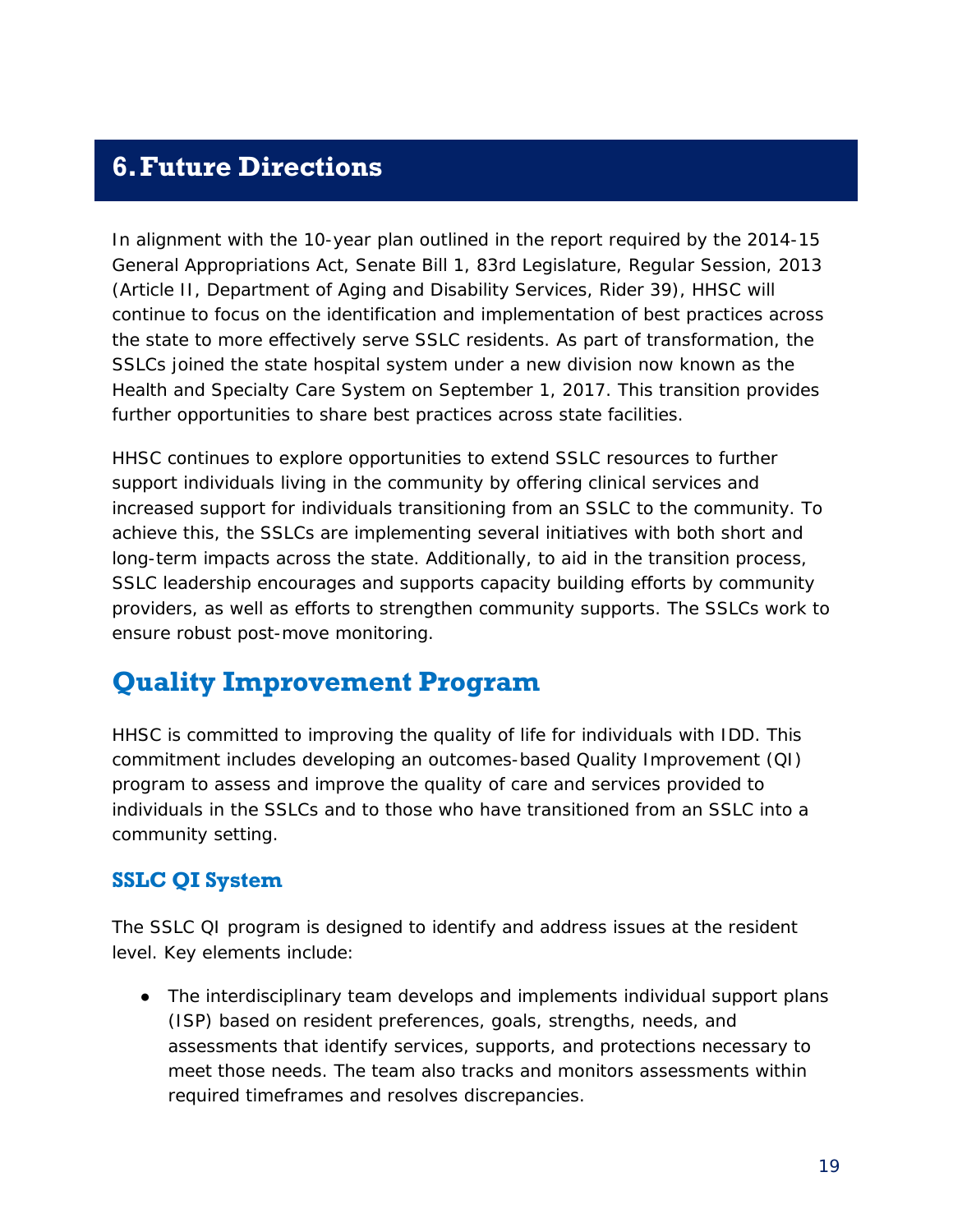- Services and supports are implemented and evaluated to ensure they are leading to the desired outcomes. These include ensuring resident rights and satisfaction; access to appropriate equipment and services; social, educational, and work opportunities; and access to behavioral and physical healthcare services.
- Incident management in identifying, reporting, analyzing and preventing unusual incidents, including abuse, neglect, and exploitation.
- SSLC QI includes monitoring the timely and effective implementation of the ISP, setting SSLC goals, tracking administrative and outcome measures, identifying areas needing improvement, and documenting decision-making.

#### **State Office QI System**

In addition to the SSLC QI system, the state office QI system is designed to identify and address issues both at the statewide and facility level. The purpose is to maintain a planned, systematic, organization-wide approach to monitoring, analyzing and continually improving the quality of care and services provided to individuals served at the SSLCs.

#### **Quality of Care**

The SSLCs contracted with the University of Florida Department of Health Outcomes and Biomedical Informatics (UF HOBI) to assist in developing and implementing the QI program with the following elements:

- A proposed organizational framework to guide the development of a quality of care measurement program for the SSLCs;
- Sample quality of care indicators for the major domains HHSC has identified, which are important for individuals in the SSLCs and those transitioning to community settings; and
- A proposed process for measurement review and approval, particularly for those measures where no clear national standards are available.

Following implementation of the QI program, UF HOBI will track and trend physical and behavioral healthcare administrative and outcome measures and develop an annual quality of care report. The report will track healthcare outcomes for each center and show how those outcomes compare among centers.

Each center is expected to update its localized quality improvement plan (QIP) to address any deficiencies or concerns noted in the report. The QIP will be reviewed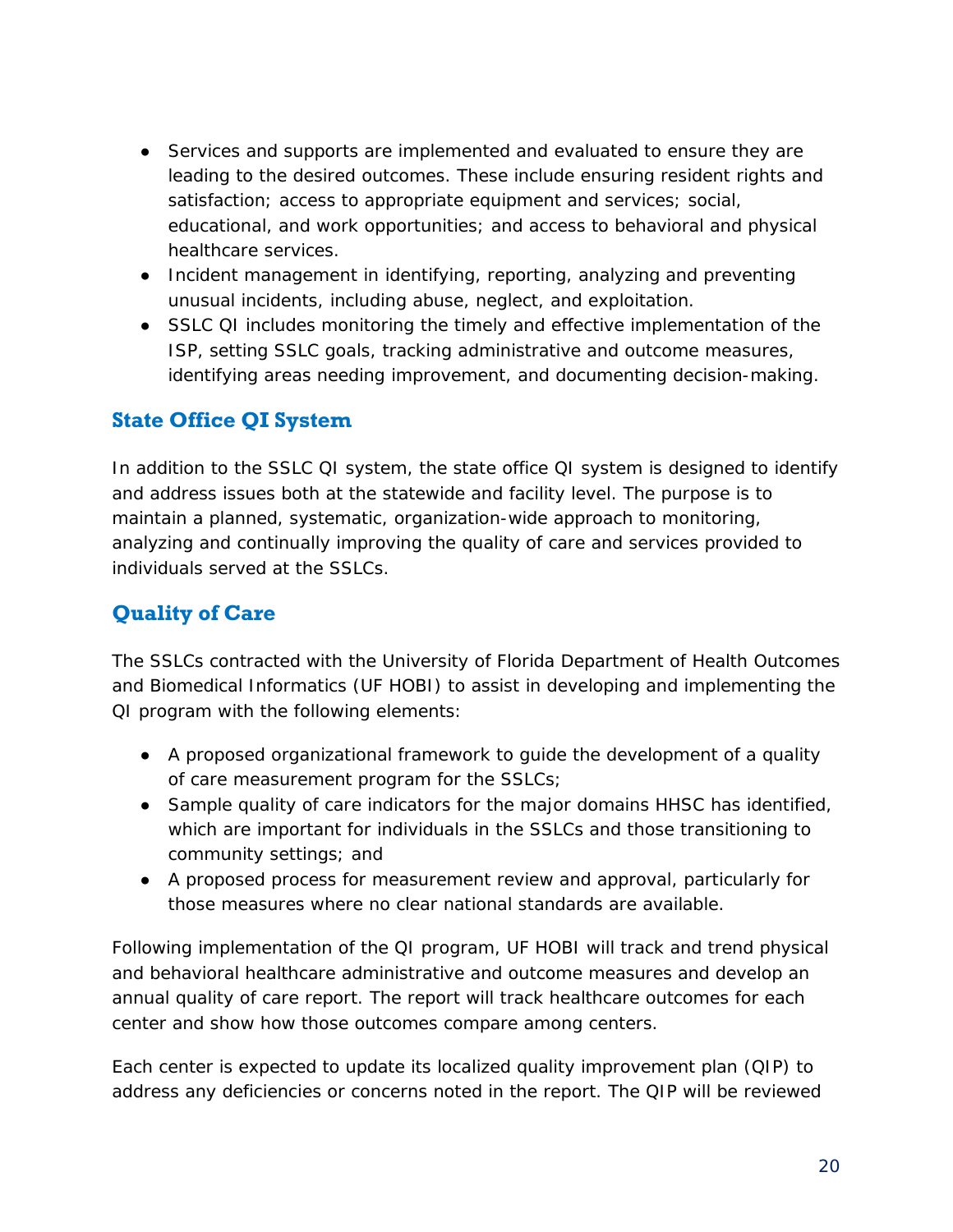regularly to ensure it is implemented fully and in a timely manner to meet the desired outcome of remedying or reducing the problems originally identified.

#### **Electronic Health Record**

An essential element of the QI program is a robust electronic health record, known as the Integrated Resident Information System (IRIS), which provides a means for securely and electronically sharing clinical and administrative information to support and enhance quality and continuity of care and to increase staff efficiency. Data entered into IRIS serves as a baseline for measuring and reporting the success of the QI program and enables staff to track and analyze data to identify trends across, among and within SSLC disciplines.

The objectives for IRIS are to:

- Improve coordination of care;
- Provide a holistic view of resident health data to facilitate timely medical decisions;
- Facilitate the sharing of data within and across SSLCs;
- Improve the operational efficiency and productivity of SSLC staff; and
- Enable more consistent statewide reporting through the reliable capture of critical data for measuring and determining quality of care outcomes and improvements.

IRIS was launched at 6 of the 12 HHSC-operated SSLCs on July 11, 2016. The final six SSLCs, not including Rio Grande State Center, began using IRIS on August 8, 2016. Despite a successful implementation, work continues on IRIS to optimize the solution to best meet our needs. Specifically, post implementation:

- The IRIS Oversight Committee was established in September 2016 to provide project governance over the change control process and potential optimization efforts;
- Regional IRIS Networks were established in September 2016 to provide a forum for end users to receive updates and share their experiences working with IRIS;
- Additional computer equipment was purchased and Wi-Fi coverage for the SSLCs was increased in March 2018. These improvements will enhance end user workflows and efficiencies in IRIS.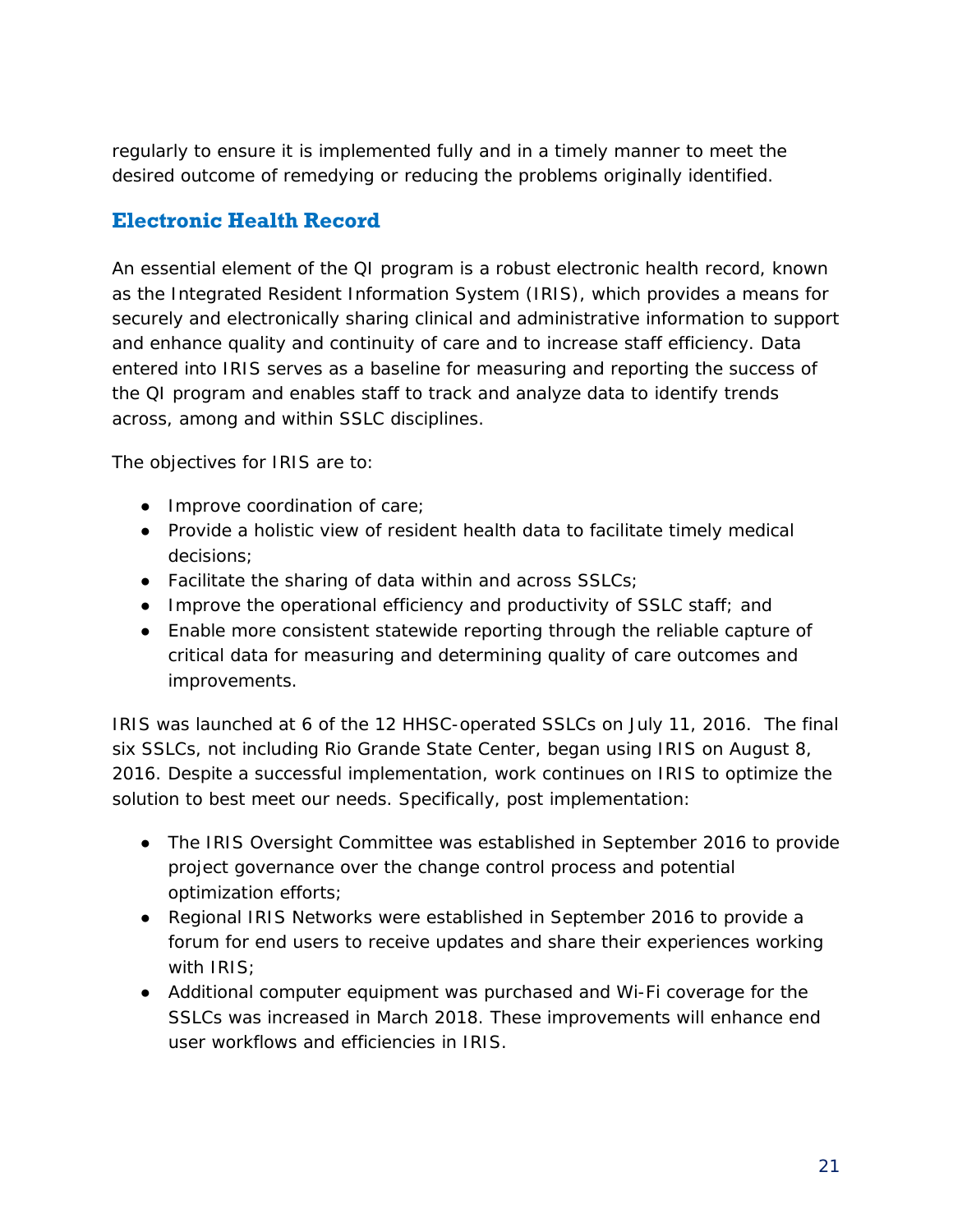Additionally, with the transfer of the management of the ICF/IID component of the Rio Grande State Center to the SSLC division in April 2018, roll-out of IRIS to Rio Grande will ensure that documentation and reporting at all 13 SSLCs are consistent. Expansion of IRIS to Rio Grande is contingent upon funding for the 2020-21 biennium.

# <span id="page-23-0"></span>**Pilot Project to Offer Clinical Services and Supports in Community Settings**

One key to living in a community setting successfully is the availability of specialized services. Family members and LIDDAs alike have acknowledged the availability of specialized care at the SSLCs, including dental care and quality adaptive equipment. As the SSLC census declines, HHSC may have the opportunity to expand the delivery of specialized SSLC services and supports to individuals with IDD to promote living in the most integrated environment possible.

To that end, the SSLCs are currently working to implement a pilot project, utilizing existing resources while maintaining the same level of care to current SSLC residents, at a select number of SSLCs to offer some services to individuals living in the community. The pilot is tentatively scheduled to offer dental services to individuals in community settings at two SSLCs in fall 2018. Additional services may be added to the pilot at a later date.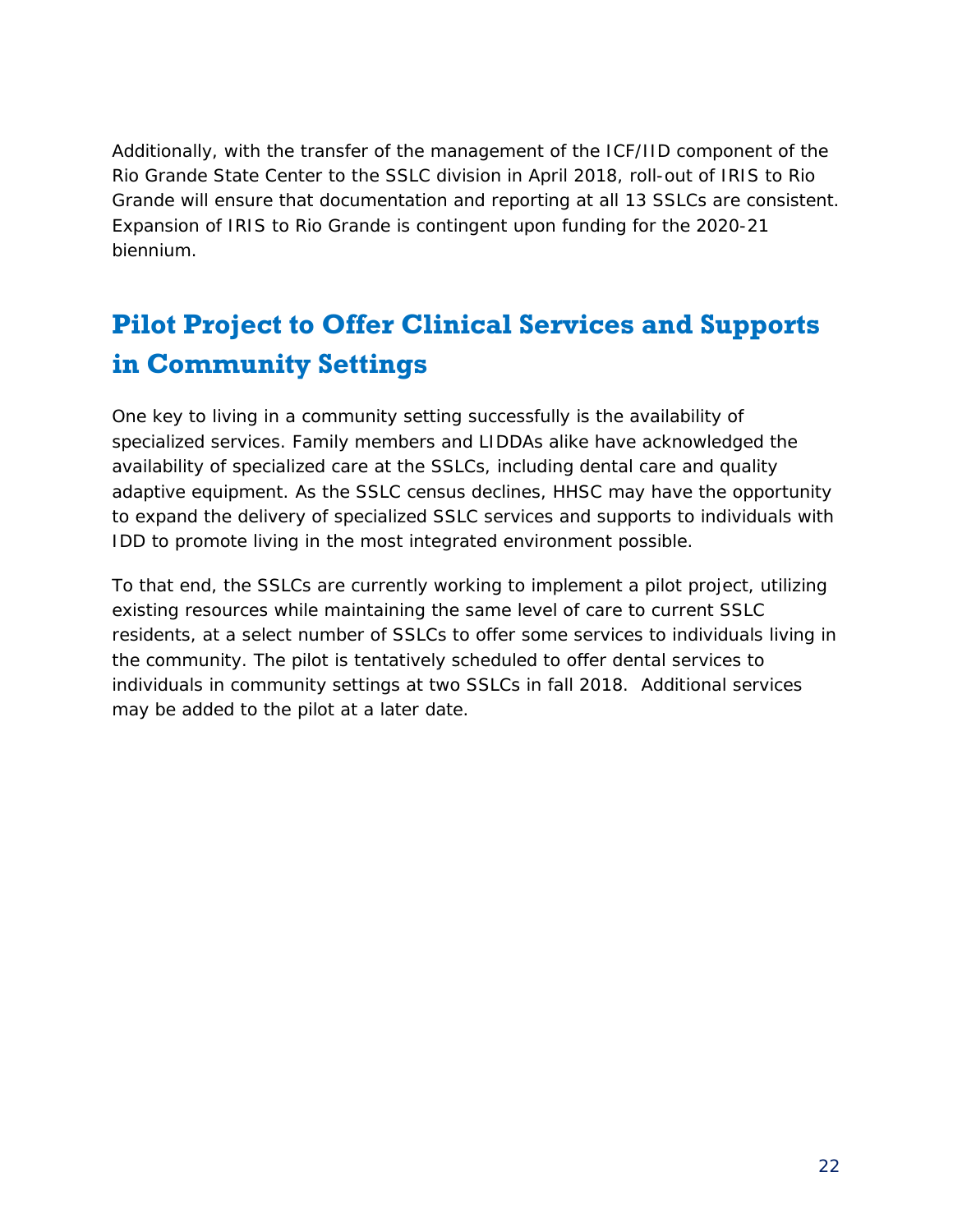## <span id="page-24-0"></span>**7.Conclusion**

This long range plan, required by Health and Safety Code, Section 533a.032(c), provides information regarding the current state of SSLCs, initiatives and issues impacting the SSLCs, cost projections, and future directions.

- Enrollment continues to decline every year, however, many of the newly admitted individuals have complex behavioral needs that cannot be met in a community setting at this time.
- Staff recruitment and retention continues to be an issue at all centers and is being addressed at both the local and state levels.
- Transitions to the community have slowed because individuals with more intensive medical, behavioral, and physical health needs require specific supports and services in place prior to the resident's departure from the SSLC.
- Maintenance needs for the aging SSLC infrastructure are ongoing. The total maintenance costs for fiscal years 2017-2025 is estimated at more than \$634 million.
- The state is committed to improving the quality of life for individuals with IDD. This includes:
	- o Developing an outcomes-based quality improvement program to assess and improve the quality of care and services provided to individuals.
	- o Tracking and trending healthcare outcomes.
	- o Providing specialized clinical services and supports to individuals living in the community.